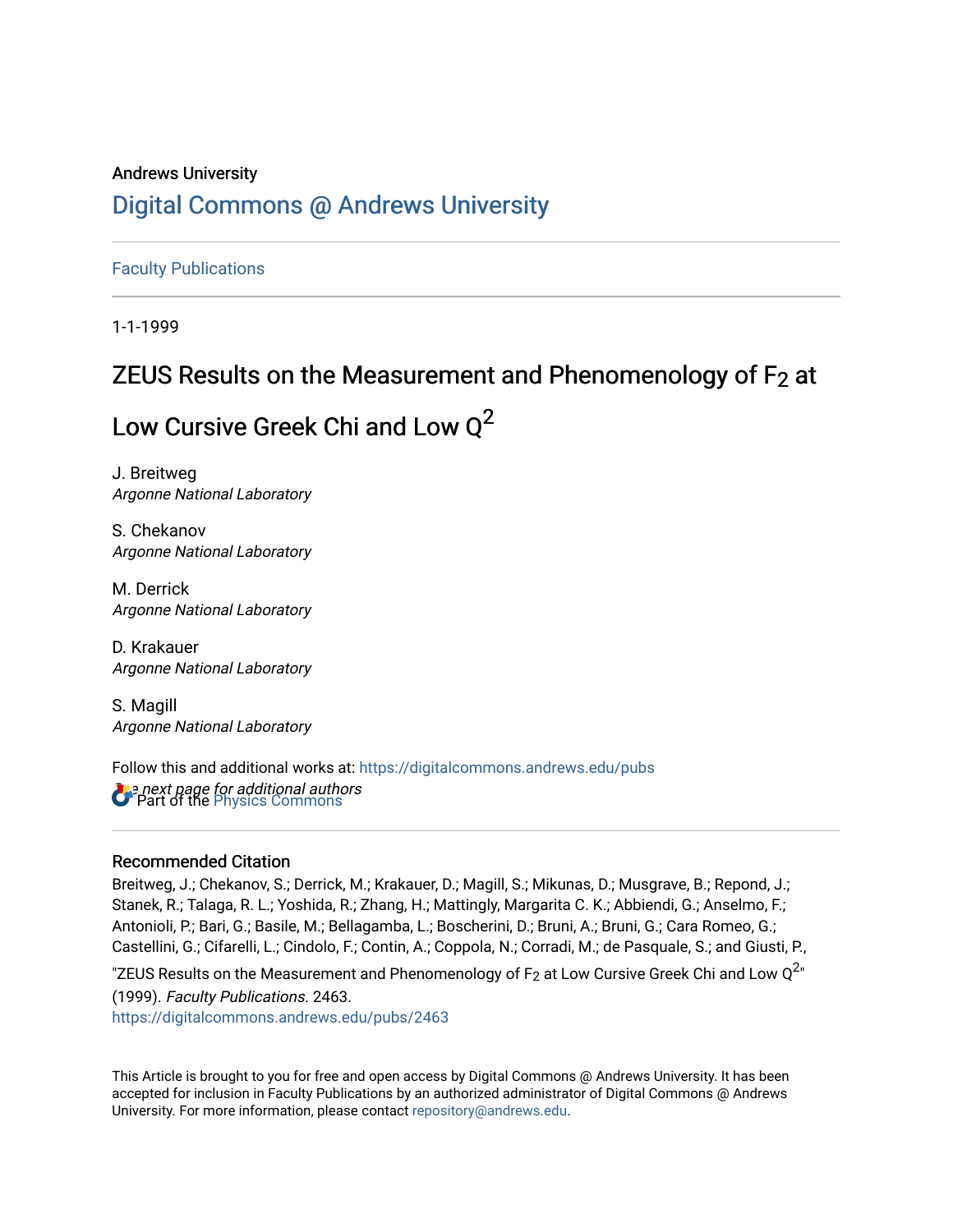#### Authors

J. Breitweg, S. Chekanov, M. Derrick, D. Krakauer, S. Magill, D. Mikunas, B. Musgrave, J. Repond, R. Stanek, R. L. Talaga, R. Yoshida, H. Zhang, Margarita C. K. Mattingly, G. Abbiendi, F. Anselmo, P. Antonioli, G. Bari, M. Basile, L. Bellagamba, D. Boscherini, A. Bruni, G. Bruni, G. Cara Romeo, G. Castellini, L. Cifarelli, F. Cindolo, A. Contin, N. Coppola, M. Corradi, S. de Pasquale, and P. Giusti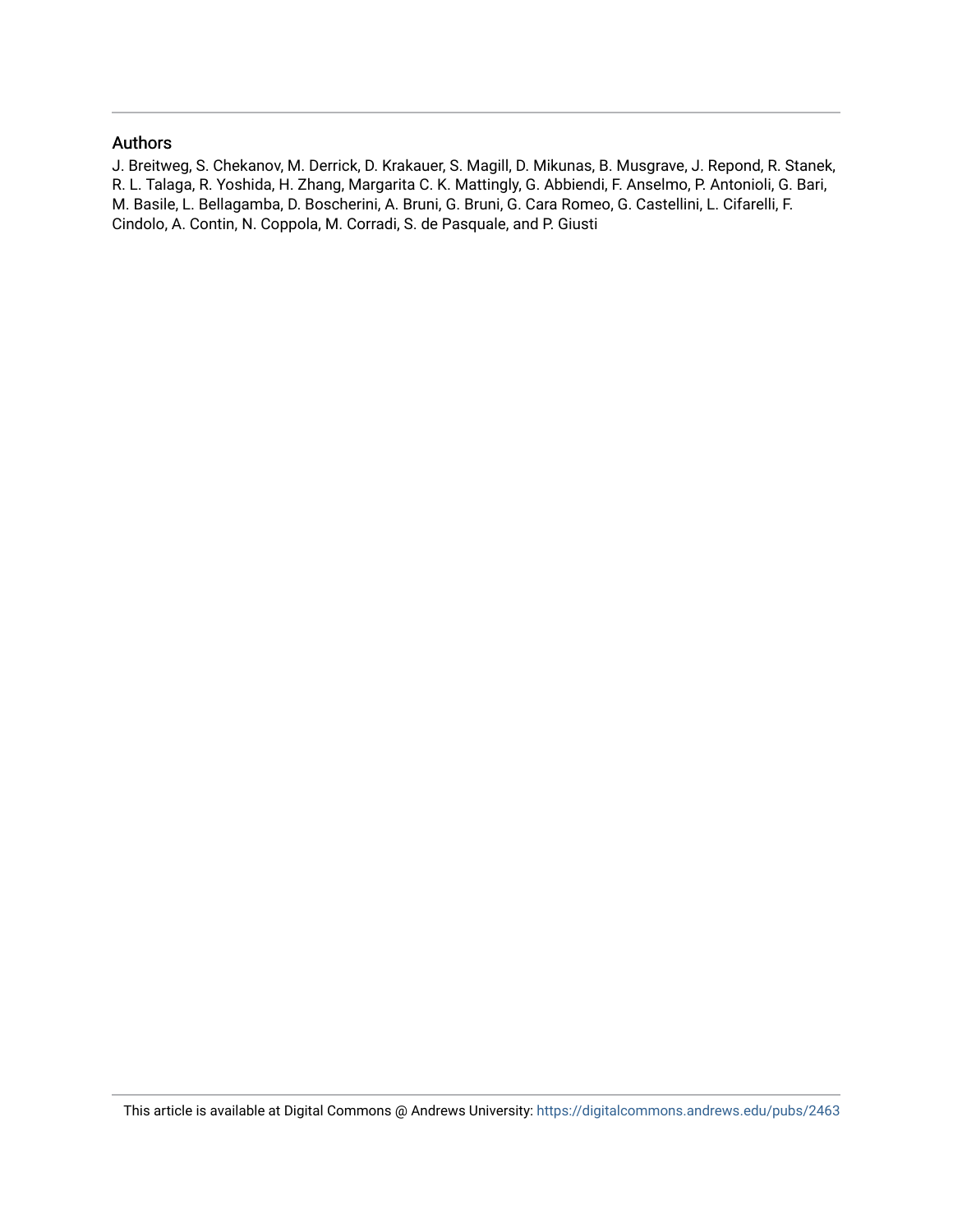# **ZEUS results on the measurement and phenomenology of** *F***<sup>2</sup>** at low  $x$  and low  $Q^2$

The ZEUS Collaboration

J. Breitweg, S. Chekanov, M. Derrick, D. Krakauer, S. Magill, D. Mikunas, B. Musgrave, J. Repond, R. Stanek, R.L. Talaga, R. Yoshida, H. Zhang Argonne National Laboratory, Argonne, IL, USA <sup>p</sup>

M.C.K. Mattingly Andrews University, Berrien Springs, MI, USA

G. Abbiendi, F. Anselmo, P. Antonioli, G. Bari, M. Basile, L. Bellagamba, D. Boscherini, A. Bruni, G. Bruni, G. Cara Romeo, G. Castellini<sup>1</sup>, L. Cifarelli<sup>2</sup>, F. Cindolo, A. Contin, N. Coppola, M. Corradi, S. De Pasquale, P. Giusti, G. Iacobucci, G. Laurenti, G. Levi, A. Margotti, T. Massam, R. Nania, F. Palmonari, A. Pesci, A. Polini, G. Sartorelli, Y. Zamora Garcia<sup>3</sup>, A. Zichichi University and INFN Bologna, Bologna, Italy <sup>f</sup>

C. Amelung, A. Bornheim, I. Brock, K. Coböken, J. Crittenden, R. Deffner, M. Eckert, M. Grothe<sup>4</sup>, H. Hartmann, K. Heinloth, L. Heinz, E. Hilger, H.-P. Jakob, A. Kappes, U.F. Katz, R. Kerger, E. Paul, M. Pfeiffer, H. Schnurbusch, A. Weber, H. Wieber Physikalisches Institut der Universität Bonn, Bonn, Germany c

D.S. Bailey, O. Barret, W.N. Cottingham, B. Foster, R. Hall-Wilton, G.P. Heath, H.F. Heath, J.D. McFall, D. Piccioni, D.G. Roff, J. Scott, R.J. Tapper H.H. Wills Physics Laboratory, University of Bristol, Bristol, UK <sup>o</sup>

M. Capua, L. Iannotti, A. Mastroberardino, M. Schioppa, G. Susinno Calabria University, Physics Departmentand INFN, Cosenza, Italy <sup>f</sup>

J.Y. Kim, J.H. Lee, I.T. Lim, M.Y. Pac<sup>5</sup> Chonnam National University, Kwangju, Korea <sup>h</sup>

A. Caldwell<sup>6</sup>, N. Cartiglia, Z. Jing, W. Liu, B. Mellado, J.A. Parsons, S. Ritz<sup>7</sup>, S. Sampson, F. Sciulli, P.B. Straub, Q. Zhu Columbia University, Nevis Labs., Irvington on Hudson, N.Y., USA <sup>q</sup>

P. Borzemski, J. Chwastowski, A. Eskreys, J. Figiel, K. Klimek, M.B. Przybycień, L. Zawiejski Inst. of Nuclear Physics, Cracow, Poland  $^{j}$ 

L. Adamczyk<sup>8</sup>, B. Bednarek, M. Bukowy, A.M. Czermak, K. Jeleń, D. Kisielewska, T. Kowalski, M. Przybycień, E. Rulikowska-Zarębska, L. Suszycki, J. Zając Faculty of Physics and Nuclear Techniques, Academy of Mining and Metallurgy, Cracow, Poland <sup>j</sup>

Z. Duliński, A. Kotański Jagellonian University, Department of Physics, Cracow, Poland <sup>k</sup>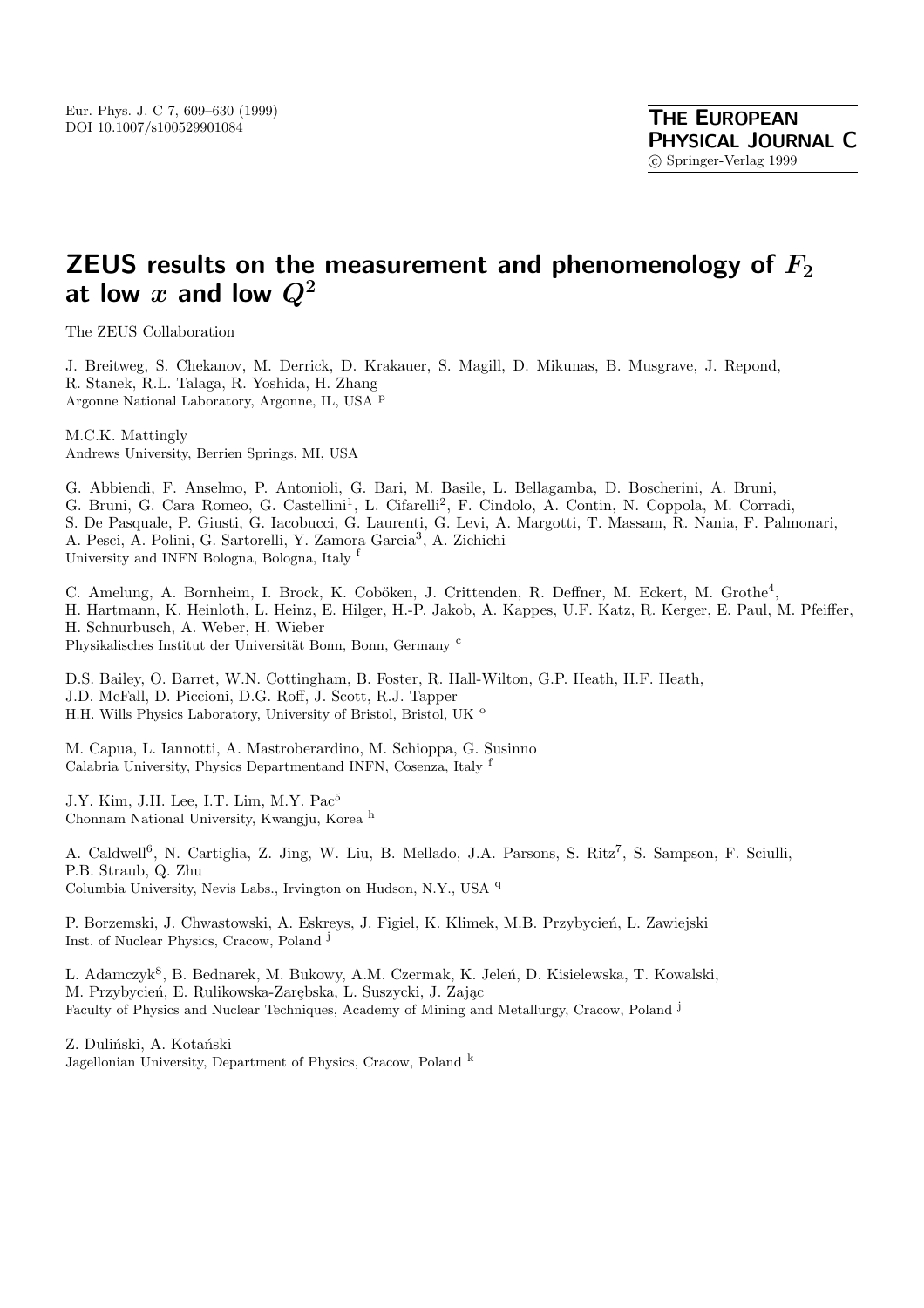610 The ZEUS Collaboration: ZEUS results on the measurement and phenomenology of  $F_2$  at low x and low  $Q^2$ 

L.A.T. Bauerdick, U. Behrens, H. Beier<sup>9</sup>, J.K. Bienlein, K. Desler, G. Drews, U. Fricke, F. Goebel, P. Göttlicher,

R. Graciani, T. Haas, W. Hain, G.F. Hartner, D. Hasell<sup>10</sup>, K. Hebbel, K.F. Johnson<sup>11</sup>, M. Kasemann, W. Koch,

U. Kötz, H. Kowalski, L. Lindemann, B. Löhr, M. Martínez, J. Milewski<sup>12</sup>, M. Milite, T. Monteiro<sup>13</sup>, D. Notz,

A. Pellegrino, F. Pelucchi, K. Piotrzkowski, M. Rohde, J. Roldán<sup>14</sup>, J.J. Ryan<sup>15</sup>, P.R.B. Saull, A.A. Savin,

U. Schneekloth, O. Schwarzer, F. Selonke, M. Sievers, S. Stonjek, B. Surrow<sup>13</sup>, E. Tassi, D. Westphal<sup>16</sup>, G. Wolf,

U. Wollmer, C. Youngman, W. Zeuner

Deutsches Elektronen-Synchrotron DESY, Hamburg, Germany

B.D. Burow, C. Coldewey, H.J. Grabosch, A. Meyer, S. Schlenstedt DESY-IfH Zeuthen, Zeuthen, Germany

G. Barbagli, E. Gallo, P. Pelfer University and INFN, Florence, Italy <sup>f</sup>

G. Maccarrone, L. Votano INFN, Laboratori Nazionali di Frascati, Frascati, Italy <sup>f</sup>

A. Bamberger, S. Eisenhardt, P. Markun, H. Raach, T. Trefzger<sup>17</sup>, S. Wölfle Fakultät für Physik der Universität Freiburg i.Br., Freiburg i.Br., Germany <sup>c</sup>

J.T. Bromley, N.H. Brook, P.J. Bussey, A.T. Doyle<sup>18</sup>, S.W. Lee, N. Macdonald, G.J. McCance, D.H. Saxon, L.E. Sinclair, I.O. Skillicorn, E. Strickland, R. Waugh Department of Physics and Astronomy, University of Glasgow, Glasgow, UK <sup>o</sup>

I. Bohnet, N. Gendner, U. Holm, A. Meyer-Larsen, H. Salehi, K. Wick Hamburg University, I. Institute of Exp. Physics, Hamburg, Germany <sup>c</sup>

A. Garfagnini, I. Gialas<sup>19</sup>, L.K. Gladilin<sup>20</sup>, D. Kçira<sup>21</sup>, R. Klanner, E. Lohrmann, G. Poelz, F. Zetsche Hamburg University, II. Institute of Exp. Physics, Hamburg, Germany <sup>c</sup>

T.C. Bacon, I. Butterworth, J.E. Cole, G. Howell, L. Lamberti<sup>22</sup>, K.R. Long, D.B. Miller, N. Pavel, A. Prinias<sup>23</sup>, J.K. Sedgbeer, D. Sideris, R. Walker Imperial College London, High Energy Nuclear Physics Group, London, UK <sup>o</sup>

U. Mallik, S.M. Wang, J.T. Wu<sup>24</sup> University of Iowa, Physics and Astronomy Department, Iowa City, USA <sup>p</sup>

P. Cloth, D. Filges Forschungszentrum Jülich, Institut für Kernphysik, Jülich, Germany

T. Ishii, M. Kuze, I. Suzuki<sup>25</sup>, K. Tokushuku<sup>26</sup>, S. Yamada, K. Yamauchi, Y. Yamazaki Institute of Particle and Nuclear Studies, KEK, Tsukuba, Japan <sup>g</sup>

S.J. Hong, S.B. Lee, S.W. Nam<sup>27</sup>, S.K. Park Korea University, Seoul, Korea <sup>h</sup>

H. Lim, I.H. Park, D. Son Kyungpook National University, Taegu, Korea <sup>h</sup>

F. Barreiro, J.P. Fernández, G. García, C. Glasman<sup>28</sup>, J.M. Hernández<sup>29</sup>, L. Hervás<sup>13</sup>, L. Labarga, J. del Peso, J. Puga, I. Redondo, J. Terrón, J.F. de Trocóniz Univer. Autónoma Madrid, Depto de Física Teórica, Madrid, Spain n

F. Corriveau, D.S. Hanna, J. Hartmann, W.N. Murray, A. Ochs, M. Riveline, D.G. Stairs, M. St-Laurent McGill University, Department of Physics, Montréal, Québec, Canada a,b

T. Tsurugai

Meiji Gakuin University, Faculty of General Education, Yokohama, Japan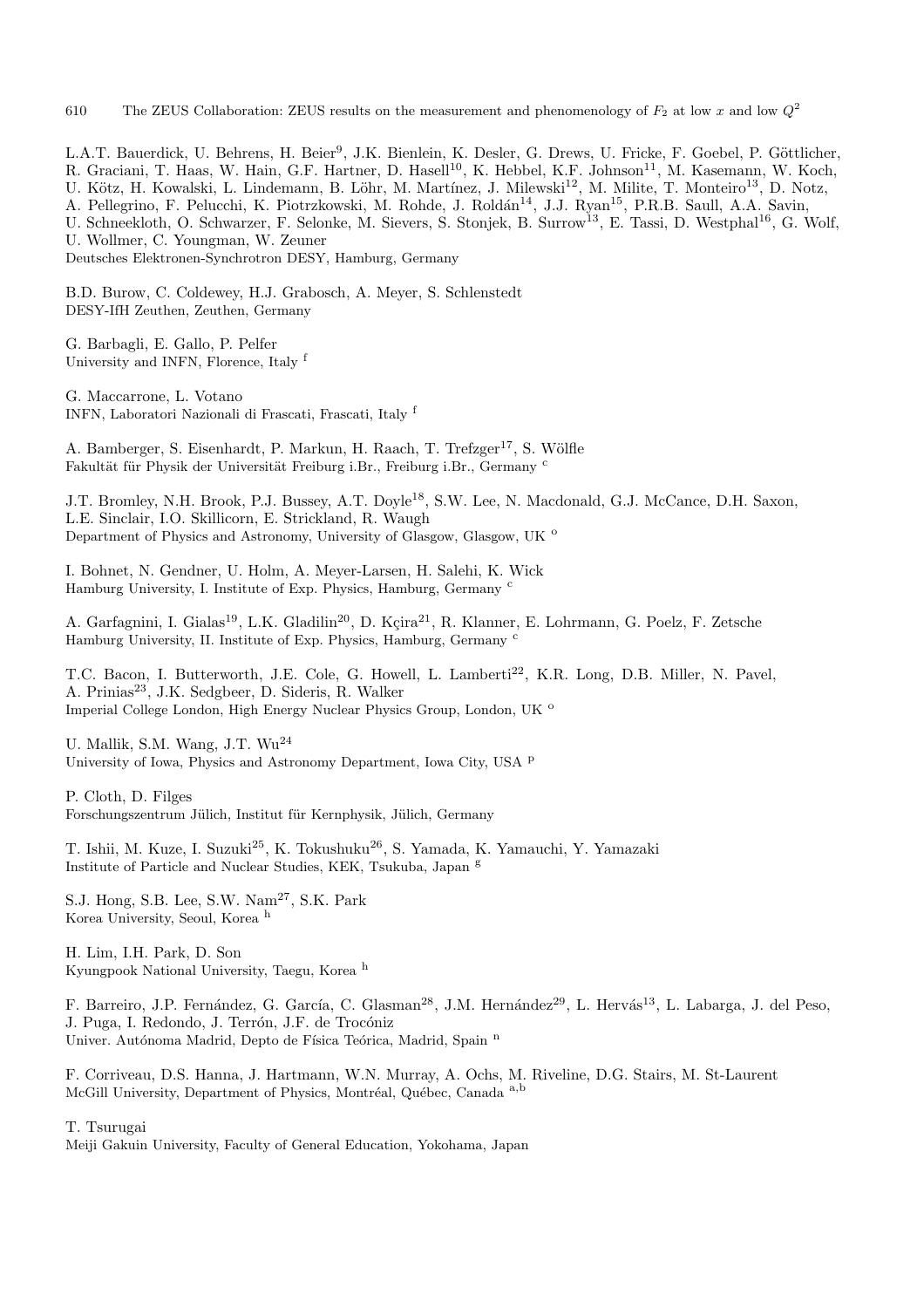The ZEUS Collaboration: ZEUS results on the measurement and phenomenology of  $F_2$  at low x and low  $Q^2$  611

V. Bashkirov, B.A. Dolgoshein, A. Stifutkin Moscow Engineering Physics Institute, Moscow, Russia <sup>l</sup>

G.L. Bashindzhagyan, P.F. Ermolov, Yu.A. Golubkov, L.A. Khein, N.A. Korotkova, I.A. Korzhavina, V.A. Kuzmin, O.Yu. Lukina, A.S. Proskuryakov, L.M. Shcheglova<sup>30</sup>, A.N. Solomin<sup>30</sup>, S.A. Zotkin Moscow State University, Institute of Nuclear Physics, Moscow, Russia <sup>m</sup>

C. Bokel, M. Botje, N. Brümmer, J. Engelen, E. Koffeman, P. Kooijman, A. van Sighem, H. Tiecke, N. Tuning, W. Verkerke, J. Vossebeld, L. Wiggers, E. de Wolf NIKHEF and University of Amsterdam, Amsterdam, Netherlands <sup>i</sup>

D. Acosta<sup>31</sup>, B. Bylsma, L.S. Durkin, J. Gilmore, C.M. Ginsburg, C.L. Kim, T.Y. Ling, P. Nylander, T.A. Romanowski<sup>32</sup> Ohio State University, Physics Department, Columbus, Ohio, USA <sup>p</sup>

H.E. Blaikley, R.J. Cashmore, A.M. Cooper-Sarkar, R.C.E. Devenish, J.K. Edmonds, J. Große-Knetter<sup>33</sup>, N. Harnew, C. Nath, V.A. Noyes<sup>34</sup>, A. Quadt, O. Ruske, J.R. Tickner<sup>35</sup>, R. Walczak, D.S. Waters Department of Physics, University of Oxford, Oxford, UK <sup>o</sup>

A. Bertolin, R. Brugnera, R. Carlin, F. Dal Corso, U. Dosselli, S. Limentani, M. Morandin, M. Posocco, L. Stanco, R. Stroili, C. Voci Dipartimento di Fisica dell' Università and INFN, Padova, Italy f

B.Y. Oh, J.R. Okrasiński, W.S. Toothacker, J.J. Whitmore Pennsylvania State University, Department of Physics, University Park, PA, USA <sup>q</sup>

Y. Iga Polytechnic University, Sagamihara, Japan <sup>g</sup>

G. D'Agostini, G. Marini, A. Nigro, M. Raso Dipartimento di Fisica, University 'La Sapienza' and INFN, Rome, Italy $^f$ 

J.C. Hart, N.A. McCubbin, T.P. Shah Rutherford Appleton Laboratory, Chilton, Didcot, Oxon, UK<sup>o</sup>

D. Epperson, C. Heusch, J.T. Rahn, H.F.-W. Sadrozinski, A. Seiden, R. Wichmann, D.C. Williams University of California, Santa Cruz, CA, USA <sup>p</sup>

H. Abramowicz<sup>36</sup>, G. Briskin<sup>37</sup>, S. Dagan<sup>38</sup>, S. Kananov<sup>38</sup>, A. Levy<sup>38</sup> Raymond and Beverly Sackler Faculty of Exact Sciences, School of Physics, Tel-Aviv University, Tel-Aviv, Israel <sup>e</sup>

T. Abe, T. Fusayasu, M. Inuzuka, K. Nagano, K. Umemori, T. Yamashita Department of Physics, University of Tokyo, Tokyo, Japan <sup>g</sup>

R. Hamatsu, T. Hirose, K. Homma<sup>39</sup>, S. Kitamura<sup>40</sup>, T. Matsushita, T. Nishimura Tokyo Metropolitan University, Department of Physics, Tokyo, Japan <sup>g</sup>

M. Arneodo<sup>18</sup>, R. Cirio, M. Costa, M.I. Ferrero, S. Maselli, V. Monaco, C. Peroni, M.C. Petrucci, M. Ruspa, R. Sacchi, A. Solano, A. Staiano Università di Torino, Dipartimento di Fisica Sperimentale and INFN, Torino, Italy f

M. Dardo

II Faculty of Sciences, Torino University and INFN - Alessandria, Italy <sup>f</sup>

D.C. Bailey, C.-P. Fagerstroem, R. Galea, T. Koop, G.M. Levman, J.F. Martin, R.S. Orr, S. Polenz, A. Sabetfakhri, D. Simmons University of Toronto, Department of Physics, Toronto, Ont., Canada <sup>a</sup>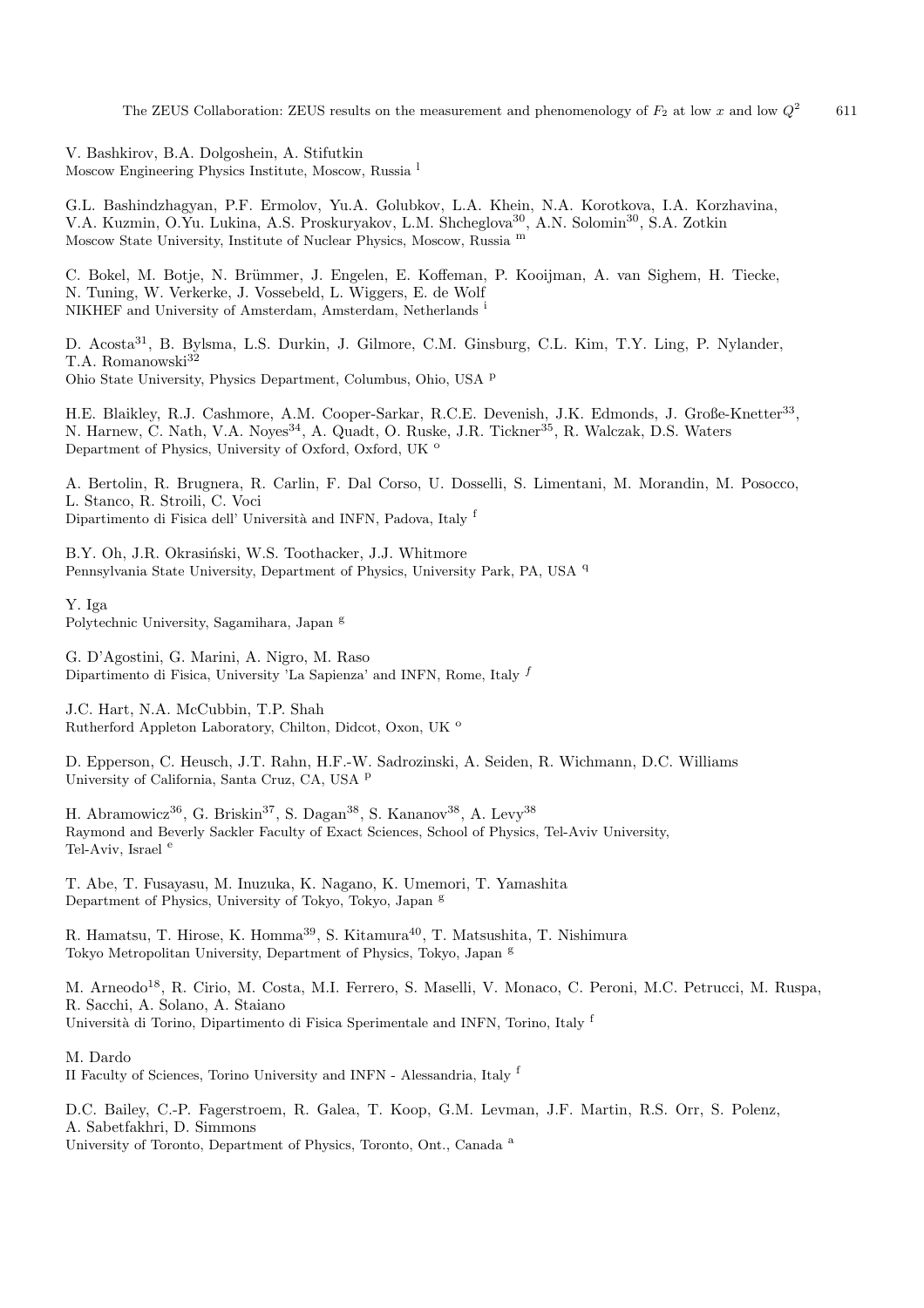612 The ZEUS Collaboration: ZEUS results on the measurement and phenomenology of  $F_2$  at low x and low  $Q^2$ 

J.M. Butterworth, C.D. Catterall, M.E. Hayes, E.A. Heaphy, T.W. Jones, J.B. Lane, R.L. Saunders, M.R. Sutton, M. Wing University College London, Physics and Astronomy Department, London, UK <sup>o</sup>

J. Ciborowski, G. Grzelak<sup>41</sup>, R.J. Nowak, J.M. Pawlak, R. Pawlak, B. Smalska, T. Tymieniecka, A.K. Wróblewski, J.A. Zakrzewski, A.F. Zarnecki Warsaw University, Institute of Experimental Physics, Warsaw, Poland <sup>j</sup>

M. Adamus Institute for Nuclear Studies, Warsaw, Poland <sup>j</sup>

O. Deppe, Y. Eisenberg<sup>38</sup>, D. Hochman, U. Karshon<sup>38</sup> Weizmann Institute, Department of Particle Physics, Rehovot, Israel <sup>d</sup>

W.F. Badgett, D. Chapin, R. Cross, C. Foudas, S. Mattingly, D.D. Reeder, W.H. Smith, A. Vaiciulis, T. Wildschek, M. Wodarczyk University of Wisconsin, Department of Physics, Madison, WI, USA <sup>p</sup>

A. Deshpande, S. Dhawan, V.W. Hughes Yale University, Department of Physics, New Haven, CT, USA P

S. Bhadra, W.R. Frisken, M. Khakzad, W.B. Schmidke York University, Department of Physics, North York, Ont., Canada<sup>a</sup>

Received: 7 September 1998 / Published online: 19 February 1999

**Abstract.** Measurements of the proton structure function  $F_2$  for  $0.6 < Q^2 < 17$  GeV<sup>2</sup> and  $1.2 \times 10^{-5} < x <$  $1.9 \times 10^{-3}$  from ZEUS 1995 shifted vertex data are presented. From ZEUS  $F_2$  data the slopes  $dF_2/d \ln Q^2$ at fixed x and  $d\ln F_2/d\ln(1/x)$  for  $x < 0.01$  at fixed  $Q^2$  are derived. For the latter, E665 data are also used. The transition region in  $\hat{Q}^2$  is explored using the simplest non-perturbative models and NLO QCD. The data at very low  $\ddot{Q}^2 \leq 0.65 \text{ GeV}^2$  are described successfully by a combination of generalised vector meson dominance and Regge theory. From a NLO QCD fit to ZEUS data the gluon density in the proton is extracted in the range  $3 \times 10^{-5} < x < 0.7$ . Data from NMC and BCDMS constrain the fit at large x. Assuming the NLO QCD description to be valid down to  $Q^2 \sim 1 \text{ GeV}^2$ , it is found that the  $q\bar{q}$  sea distribution is still rising at small x and the lowest  $Q^2$  values whereas the gluon distribution is strongly suppressed.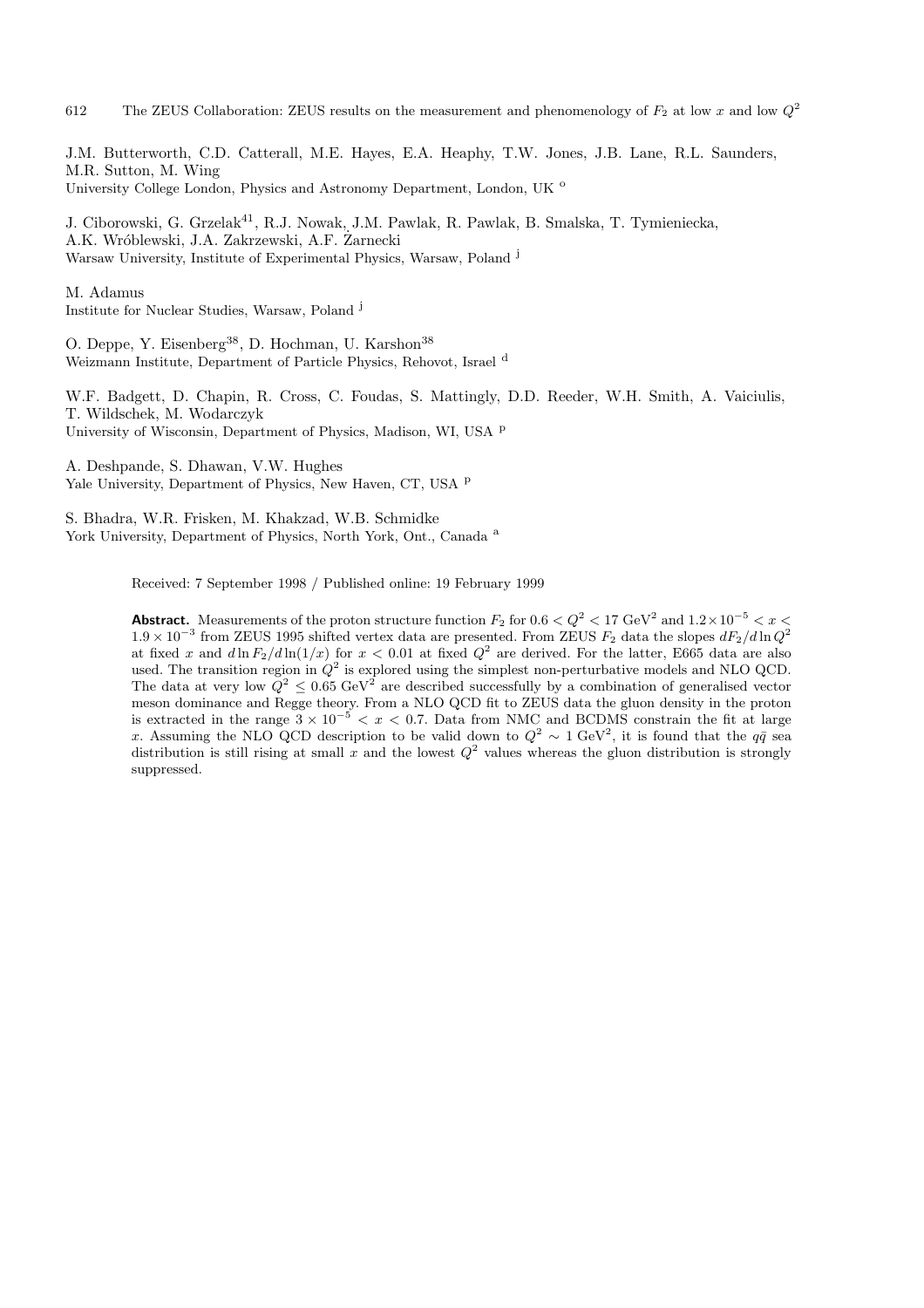- $^1$ also at IROE Florence, Italy $^2$ now at University of Salerno and INFN Napoli, Italy $^3$ supported by Worldlab, Lausanne, Switzerland $^4$ now at University of California, Santa Cruz, USA $^5$ now at Dongshin University, Na
- 
- 
- 
- 
- 
- search, grant No. 2P03B14912
- 
- $\frac{9}{10}$  now at Innosoft, Munich, Germany  $\frac{10}{10}$  now at Massachusetts Institute of Technology, Cambridge, MA, USA
- 
- 
- 
- 
- 
- 
- 
- $^{12}$  now at ATM, Warsaw, Poland  $^{13}$  now at CERN  $^{14}$  now at IFIC, Valencia, Spain  $^{15}$  now a self-employed consultant  $^{16}$  now at Bayer A.G., Leverkusen, Germany  $^{17}$  now at ATLAS Collaboration, University of versity of Hamburg
- <sup>19</sup> visitor of University of Crete, Greece, partially supported
- by DAAD, Bonn Kz. A/98/16764
- $20$  on leave from MSU, supported by the GIF, contract I-0444-176.07/95<br><sup>21</sup> supported by DAAD, Bonn - Kz. A/98/12712
- 
- 
- 
- 
- 
- 
- 
- $^{22}$  supported by an EC fellowship<br> $^{23}$  PPARC Post-doctoral fellow<br> $^{24}$  now at Applied Materials Inc., Santa Clara<br> $^{25}$  now at Osaka University, Osaka, Japan<br> $^{26}$  also at University of Tokyo<br> $^{27}$  now at Wayne 972523
- now at HERA-B/DESY supported by an EC fellowship No.ERBFMBICT 982981
- <sup>30</sup> partially supported by the Foundation for German-Russian Collaboration DFG-RFBR
- 
- 
- 
- % (grant no. 436 RUS 113/248/3 and no. 436 RUS 113/248/2) 31 now at University of Florida, Gainesville, FL, USA  $^{32}$  now at Department of Energy, Washington  $^{33}$  supported by the Feodor Lynen Program of the Alexander von Humboldt foundation
- $^{34}$  Glasstone Fellow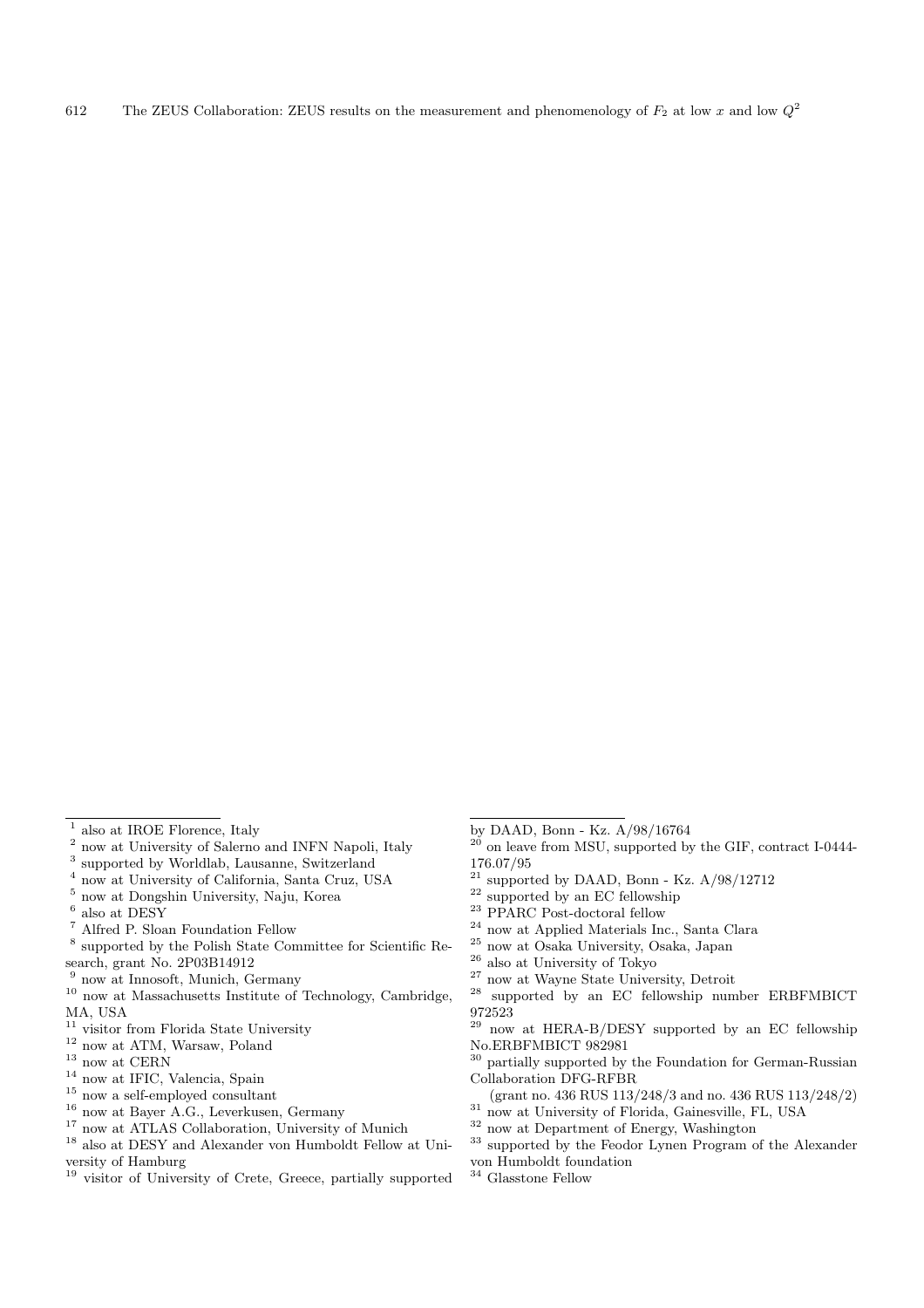#### **1 Introduction**

The rapid rise of the proton structure function  $F_2$  at low  $x$ , measured at HERA [1], continues to generate a lot of interest. In particular the persistence of the strong rise to small values of  $Q^2$  and the apparent success of the perturbative QCD (pQCD) description of the data down to  $Q^2$ values approaching  $1 \text{ GeV}^2$  raise new challenges for our understanding of QCD. HERA also allows study of the 'transition region' as  $Q^2 \to 0$  in which pQCD must break down. The theoretical context for our study of pQCD and the transition region is outlined in Sect. 2.

 $^{38}$  supported by a MINERVA Fellowship  $^{39}$  now at ICEPP, University of Tokyo, Tokyo, Japan  $^{40}$  present address: Tokyo Metropolitan University of Health Sciences, Tokyo 116-8551, Japan

<sup>41</sup> supported by the Polish State Committee for Scientific Research, grant No. 2P03B0930<sup>a</sup> supported by the Natural Sciences and Engineering Research Council of Canada (NSERC) $^{\rm b}$  supported by the FCAR of Québec, Canada

 $\cdot$  supported by the German Federal Ministry for Education and Science, Research and Technology (BMBF), under contract numbers 057BN19P, 057FR19P, 057HH19P, 057HH29P supported by the MINERVA Gesellschaft für Forschung GmbH, the German Israeli Foundation, the U.S.-Israel Binational Science Foundation, and by the Israel Ministry of Science supported by the German-Israeli Foundation, the Israel Science Foundation, the U.S.-Israel Binational Science Foundation, and by the Israel Ministry of Science

supported by the Italian National Institute for Nuclear Physics (INFN)

<sup>g</sup> supported by the Japanese Ministry of Education, Science and Culture (the Monbusho) and its grants for Scientific Research<br> $h$ <sub>cupr</sub>

supported by the Korean Ministry of Education and Korea Science and Engineering Foundation

supported by the Netherlands Foundation for Research on Matter (FOM)

supported by the Polish State Committee for Scientific Research, grant No. 115/E-343/SPUB/P03/002/97, 2P03B10512, 2P03B10612, 2P03B14212, 2P03B10412

 $^{\rm k}$  supported by the Polish State Committee for Scientific Research (grant No. 2P03B08614) and Foundation for Polish-German Collaboration

partially supported by the German Federal Ministry for Education and Science, Research and Technology (BMBF)

<sup>m</sup> supported by the Fund for Fundamental Research of Russian Ministry for Science and Education and by the German Federal Ministry for Education and Science, Research and Technology (BMBF)

<sup>n</sup> supported by the Spanish Ministry of Education and Science through funds provided by CICYT

<sup>o</sup> supported by the Particle Physics and Astronomy Research Council

 $^{\text{p}}$  supported by the US National Science Foundation  $^{\text{q}}$  supported by the US National Science Foundation



**Fig. 1.** The  $(x, Q^2)$  plane showing the regions covered by the ZEUS data sets BPC95, ZEUS94 and SVX95 together with regions covered by the fixed target experiments E665, BCDMS and NMC

With data taken during the 1995 HERA run the ZEUS experiment has achieved a significant increase in the kinematic coverage for low-x and low- $Q^2$  inelastic neutral current positron–proton scattering. The coverage for  $Q^2$  between 0.11 and 0.65  $\text{GeV}^2$  was made possible with the installation of a small electromagnetic sampling calorimeter, the Beam Pipe Calorimeter (BPC), at small positron scattering angles and results on the proton structure function  $F_2$  and the total  $\gamma^* p$  cross-section have been published [2]. In Sect. 3 of this paper we report on further measurements of  $F_2$  in the  $Q^2$  range between 0.6 and 17 GeV<sup>2</sup>. The data were obtained from runs in which the interaction point was shifted away from the main rear calorimeter thus extending its small-angle coverage for scattered positrons. These data fill the gap in  $Q^2$  between the BPC and the 1994 ZEUS measurements [3, 4]. Taking all three data sets together, the ZEUS experiment has measured  $F_2$  over the kinematic region  $0.1 < Q^2 < 5000 \text{ GeV}^2$ ,  $2 \times 10^{-6} < x < 0.5$ . The coverage of the kinematic plane by the ZEUS data sets is shown in Fig. 1.

The very low  $Q^2$  data are discussed in Sect. 4 using generalised vector dominance and Regge theory and it is established that the ZEUS data with  $Q^2 \leq 0.65 \text{ GeV}^2$  are well described by such approaches. In Sect. 5 the slopes  $dF_2/d\ln Q^2$  at fixed x and  $d\ln F_2/d\ln(1/x)$  at fixed  $Q^2$ are derived from the combined ZEUS data sets. In Sect. 6 the ZEUS  $F_2$  data, together with fixed target data at large x, are fit by using next to leading order (NLO) QCD to determine the gluon momentum density. The increased range and precision of the ZEUS  $F_2$  data allow a more

 $^{\overline{35}}$ now at CSIRO, Lucas Heights, Sydney, Australia $^{\overline{36}}$ an Alexander von Humboldt Fellow at University of Hamburg $^{\rm 37}$ now at Brown University, Providence, RI, USA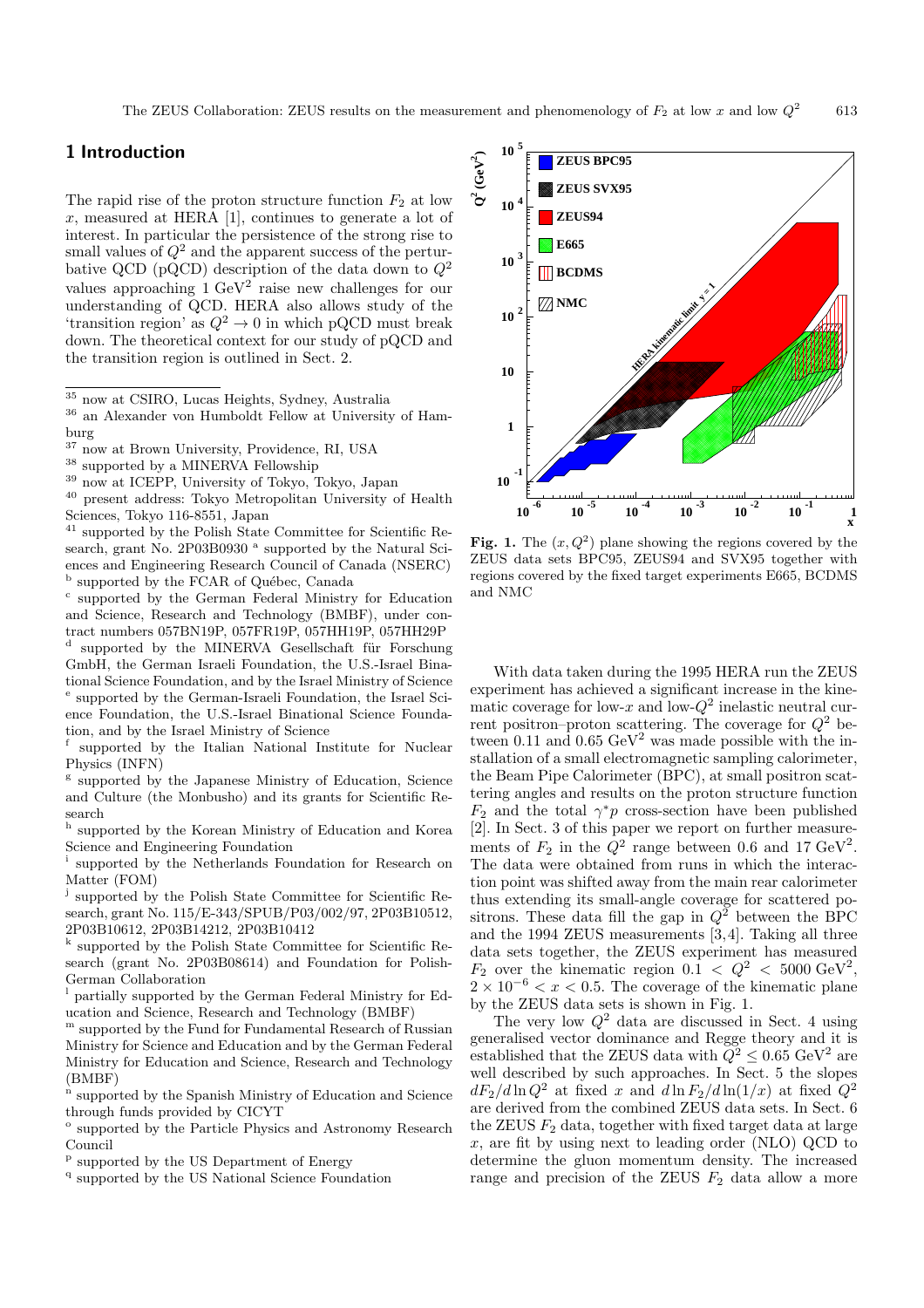precise extraction of the gluon density at low x compared to our earlier results using the 1993 ZEUS data [5]. In Sect. 7 the properties of the pQCD description of the  $F_2$ and slopes data at low  $Q^2$  are explored in more detail. Our conclusions are summarised in Sect. 8. Tables containing  $F_2$  values and other data are given in the appendix.

# **2 Phenomenology of the low-***Q***<sup>2</sup> region**

We use NLO pQCD and the simplest non-perturbative models to explore the transition region in  $Q^2$ . The standard NLO DGLAP equations [6] give the  $Q^2$  evolution of parton densities, but do not prescribe their functional form in x at the starting scale  $Q_0^2$ .<sup>1</sup> At  $Q_0^2$ , the small x behaviour of parton momentum densities  $x f(x)$  may be characterised by the exponent  $\delta$  where  $xf(x) \approx Ax^{\delta}$ . For  $\delta \geq 0$ a parton momentum density either tends to zero or is constant as  $x \to 0$  (non-singular) while for  $\delta < 0$  a parton density increases as  $x \to 0$  (singular). One way to understand the rise of  $F_2$  at low x is advocated by Glück, Reya and Vogt (GRV) [7, 8] who argue that the starting scale for the evolution of the parton densities should be very low  $(0.34 \text{ GeV}^2)$  and at the starting scale the parton density functions should be non-singular. For  $Q^2 > 1 \text{ GeV}^2$ , the observed rise in  $F_2$  is then generated dynamically through the DGLAP evolution equations. On the other hand, at low x one might expect that the DGLAP equations break down because of large  $ln(1/x)$  terms that are not included. Such terms are taken into account by the BFKL formalism [9], which in leading order predicts a rising  $F_2$  at low x. The rise comes from a singular gluon density with  $\delta$  in the range −0.3 to −0.5. Recent work on BFKL at NLO has shown that the corrections to the LO value for  $\delta$  are large [10] and reduce the predicted rise in  $F_2$ , though quite how large the reduction should be is still under discussion [11]. Clearly accurate experimental results on  $F_2$  and  $\delta$  at low  $x$  are of great interest. More details on the many alternative pQCD approaches to the low- $x$  region may be found in [12, 13].

As  $Q^2$  decreases  $\alpha_S$  increases and pQCD will eventually break down. Then non-perturbative models must be used to describe the data. At low  $x$  the lifetime of the virtual photon in the proton rest frame is large compared to the  $\gamma^* p$  interaction time [14]. Inelastic  $e^{\pm} p$  scattering may then be viewed as  $\gamma^*p$  scattering, with the total  $\gamma^*p$ cross-section given  $by<sup>2</sup>$ 

$$
\sigma_{\text{tot}}^{\gamma^* p}(W^2, Q^2) \equiv \sigma_T + \sigma_L \approx \frac{4\pi^2 \alpha}{Q^2} F_2(x, Q^2), \qquad (1)
$$

where  $W \approx \sqrt{Q^2/x}$  is the centre-of-mass energy of the  $\gamma^*p$ system and  $\sigma_T$  and  $\sigma_L$  are the cross-sections for transversely and longitudinally polarised virtual photons respectively. We consider two non-perturbative approaches, the vector meson dominance model (VMD) and Regge theory.

VMD relates the hadronic interactions of the photon to a sum over interactions of the  $\rho^0$ ,  $\omega$  and  $\phi$  vector meson states [15, 16]. To accommodate deep inelastic scattering data the sum has to be extended to an infinite number of vector mesons giving the generalised vector dominance model (GVMD) [17]. Following the assumptions in [17],  $\sigma_T(W^2,Q^2)$  is related to  $\sigma^{\gamma p}(W^2)$ , the total photoproduction cross-section by

$$
\sigma_T(W^2, Q^2) = \left[ \frac{r_C M_0^2}{(M_0^2 + Q^2)} + \sum_{V = \rho^0, \omega, \phi} \frac{r_V M_V^4}{(M_V^2 + Q^2)^2} \right] \sigma^{\gamma p}(W^2), (2)
$$

where  $M_0$  is the lower cutoff of the continuum vector states and  $r<sub>C</sub>, r<sub>V</sub>$  are constants satisfying the normalisation condition  $r_C + \sum_V r_V = 1$  at  $Q^2 = 0$ . A similar expression to (2) may be written for  $\sigma_L(W^2, Q^2)$ , but with additional  $Q^2$  dependence to ensure that it vanishes as  $Q^2 \rightarrow 0$  [17]. The GVMD approach has recently been revived in the context of low- $Q^2$  HERA data by Schildknecht and Spiesberger [18]. We use a simplified form of GVMD to study the consistency of the data in the ZEUS BPC region and its extrapolation to  $Q^2 = 0$ .

Regge theory [19, 20] provides a framework in which the energy dependence of hadronic total cross-sections is of the form  $\sigma \sim \sum_{r} \beta_r s^{\alpha_r-1}$  where  $\sqrt{s}$  is the centre-ofmass energy,  $\alpha_r$  the intercept of the Regge trajectory and  $\beta_r$  a process dependent constant. The  $\alpha_r$  are universal and can in principle be determined from the spectrum of meson states. However, for the dominant trajectory describing total cross-sections at high energies (known as the Pomeron), this has not yet been possible. The Pomeron intercept,  $\alpha_P$ , is determined by fitting high energy total cross-section data. Donnachie and Landshoff (DL) [21] have used a two component Pomeron+Reggeon approach to give a good description of hadron-hadron and photoproduction total cross-section data over a wide range of energies with  $\alpha_P$  of about 1.08. They have extended their approach to  $\gamma^*p$  total cross-sections [22] by keeping the Regge intercept independent of  $Q^2$  but assuming a simple  $Q^2$  dependence for the coupling term, which becomes  $\beta_r m_r^2/(m_r^2+Q^2)$  where  $m_r^2$  is again determined by fitting to data.

Neither the non-perturbative VMD and DL approaches nor pQCD can be expected to describe the  $Q^2$  behaviour of  $F_2$  over the complete range from photoproduction to very large  $Q^2$  deep inelastic scattering (DIS). Many models combining various aspects of these approaches have been applied to the data in the transition region [13, 23, 24], but we do not consider them explicitly in this paper. A comparison of the ZEUS BPC data with some of the models was given in [2]. We use the DL Regge model [22] and the 1994 parton densities (GRV94) of the GRV group [8] as 'benchmarks' in this paper as they were available before the recent precision measurements were made.

 $^{\rm 1}$  Bjorken  $x$  and the negative squared momentum transfer,  $Q^2$ , are defined in Sect. 3.2.

<sup>&</sup>lt;sup>2</sup> Considering virtual photon exchange only. Since we are working at small x, terms depending on  $M_N^2 x^2$  have been ignored.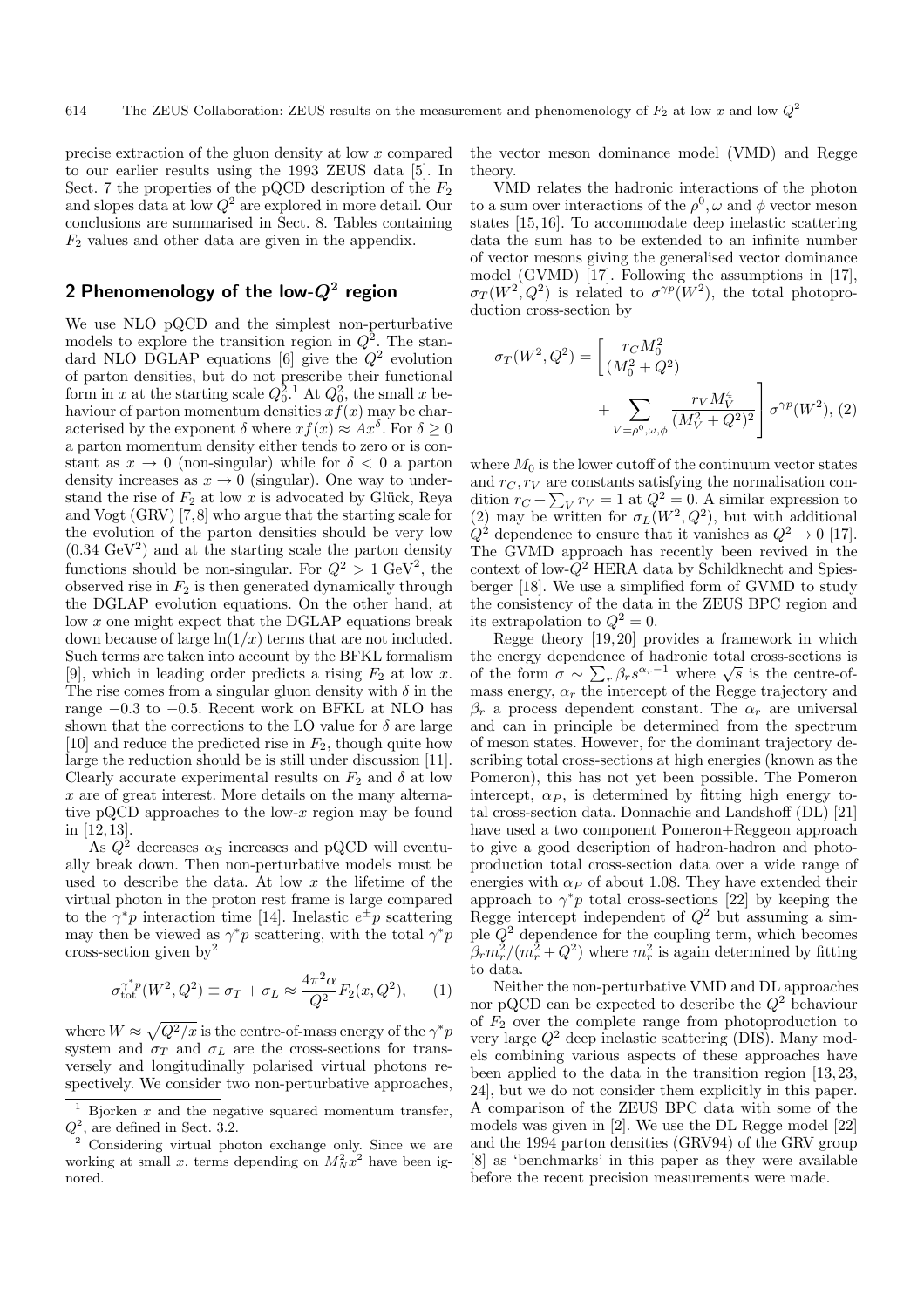## **3 Measurement of** *F***<sup>2</sup> with shifted vertex data**

The shifted vertex data correspond to an integrated luminosity of 236 nb<sup>-1</sup> taken in a special running period in which the nominal interaction point was offset in the proton beam direction by  $+70 \text{ cm}^3$ , i.e. away from the main rear calorimeter (RCAL). The measurement follows previous analyses described in more detail in [3, 4]. However, compared to the earlier shifted vertex analysis [3], for the 1995 data taking period the RCAL modules above and below the beam were moved closer to the beam, thus extending the shifted vertex  $Q^2$  range down to 0.6 GeV<sup>2</sup>. The basic detector components used are the compensating uranium calorimeter (CAL), which has an energy resolution, as measured in the test beam, of  $\sigma/E = 18\% / \sqrt{E(\text{GeV})}$ for electromagnetic particles and  $\sigma/E = 35\% / \sqrt{E(\text{GeV})}$ for hadronic particles. The tracking chamber system is used to determine the position of the event vertex. The small angle rear tracking detector (SRTD) consists of horizontal and vertical scintillator strips covering the region around the RCAL beam hole, i.e. the region of positron scattering angles of low- $Q^2$  events. It is also used as a preshower detector for the RCAL and has a position resolution of 0.3 cm. The luminosity is determined from the positron-proton bremsstrahlung  $ep \rightarrow ep\gamma$  where the radiated photon is measured in a lead-scintillator calorimeter (LUMI) positioned at  $Z = -107$  m. There is an associated electron calorimeter (LUMI-E), positioned at  $Z = -35$  m, which is used for tagging photoproduction events. The uncertainty in the luminosity measurement is 1%.

#### **3.1 Monte Carlo simulation**

Monte Carlo (MC) events are used to correct for the detector acceptance, resolution and the effect of initial state radiation. In the framework of DJANGO [25] the generator HERACLES [26] is used to simulate neutral current DIS events including first-order electroweak radiative effects. The hadronic final state is simulated using the ARI-ADNE [27] program which implements the colour-dipole model. A parameterisation of the  $F_2$  structure functions based on the results published in [4] is used and  $F<sub>L</sub>$  is set to zero. The MC event sample is 1.6 times that of the data and the events are passed through the same offline reconstruction software as the data. Simulated photoproduction background events are generated using the program PYTHIA [28] with a cross-section given by the ALLM [29] parameterisation.

#### **3.2 Kinematic reconstruction**

The reaction  $e^+(k) + p(P) \rightarrow e^+(k') + X$  at fixed squared centre-of-mass energy,  $s = (k + P)^2$ , is described in terms

of  $Q^2 \equiv -q^2 = -(k - k')^2$  and Bjorken  $x = Q^2/(2P \cdot q)$ . At HERA  $s \approx 4E_e E_p$ , where  $E_e = 27.5$  GeV and  $E_p = 820$  GeV denote the positron and proton beam energies. The fractional energy transferred to the proton in its rest frame is  $y = Q^2/(sx)$ .

The kinematic variables are reconstructed from the measured energy,  $E'_e$ , and scattering angle,  $\theta_e$ , of the positron (the 'electron method'),

$$
Q^2 = 2E_e E'_e (1 + \cos \theta_e)
$$
 and  $y = 1 - \frac{E'_e}{2E_e} (1 - \cos \theta_e)$ .

This method gives the best resolution in the region of interest at high y and low  $Q^2$ .

Scattered positrons are identified by a neural network based algorithm [4], with an efficiency of about 90% at positron energies of 10 GeV, increasing to 100% at 20 GeV. The measured energy is corrected for energy loss in inactive material in front of the CAL using the signals in the SRTD scintillators. The uncertainty in the measured energy is estimated to be 2% at 10 GeV decreasing to 1% at 27.5 GeV. The positron impact position on the CAL measured with the SRTD together with the event vertex position measured with tracks in the CTD gives the positron scattering angle  $\theta_e$ . For events outside the fiducial volume of the SRTD, the CAL position determination is used. For events in which the event vertex cannot be reconstructed, the vertex is set to the mean value of the vertex distribution.

The variable  $y_{\text{JB}} = \sum_{i} E_i(1 - \cos \theta_i)/(2E_e)$ , where the sum runs over all CAL cells except those belonging to the scattered positron, gives a measurement of y with a good resolution at low y. A cut  $y_{\text{JB}} > 0.04$  is imposed to limit event migrations from low y, where the resolution of the electron method is poor, into the bins at higher y.

#### **3.3 Event selection**

Data are selected online by a three level trigger system. At the first level a certain energy deposit in the CAL is required and cuts on the arrival times of particles measured in the SRTD are imposed. At the second level the condition  $\delta \equiv \sum_i E_i(1-\cos\theta_i) > 29 \text{ GeV} - 2E_\gamma$  has to be fulfilled, where the sum goes over all CAL cells with energies  $E_i$  and polar angles  $\theta_i$ , and  $E_\gamma$  is the energy measured in the LUMI detector. This cut significantly reduces the photoproduction background as  $\delta = 2E_e$  (55 GeV) for a fully contained DIS event. At the third level a full event reconstruction is performed. A reconstructed positron with an energy greater than 4 GeV and a CAL impact point outside a box of  $24(X)$  cm  $\times$  12(Y) cm centered on the RCAL beam hole is required. Also,  $\delta$  has to be greater than 30 GeV and event times measured in the CAL are required to be consistent with an  $e^+p$  interaction at the nominal shifted interaction point.

The offline event selection cuts are:

**–** Positron finding as described above, including the requirements on the impact point and on  $y_{JB} > 0.04$ , with a corrected positron energy  $E'_e > 10$  GeV. This

<sup>3</sup> The ZEUS coordinate system is defined as right handed with the Z axis pointing in the proton beam direction, and the X axis horizontal, pointing towards the centre of HERA. The origin is at the unshifted interaction point.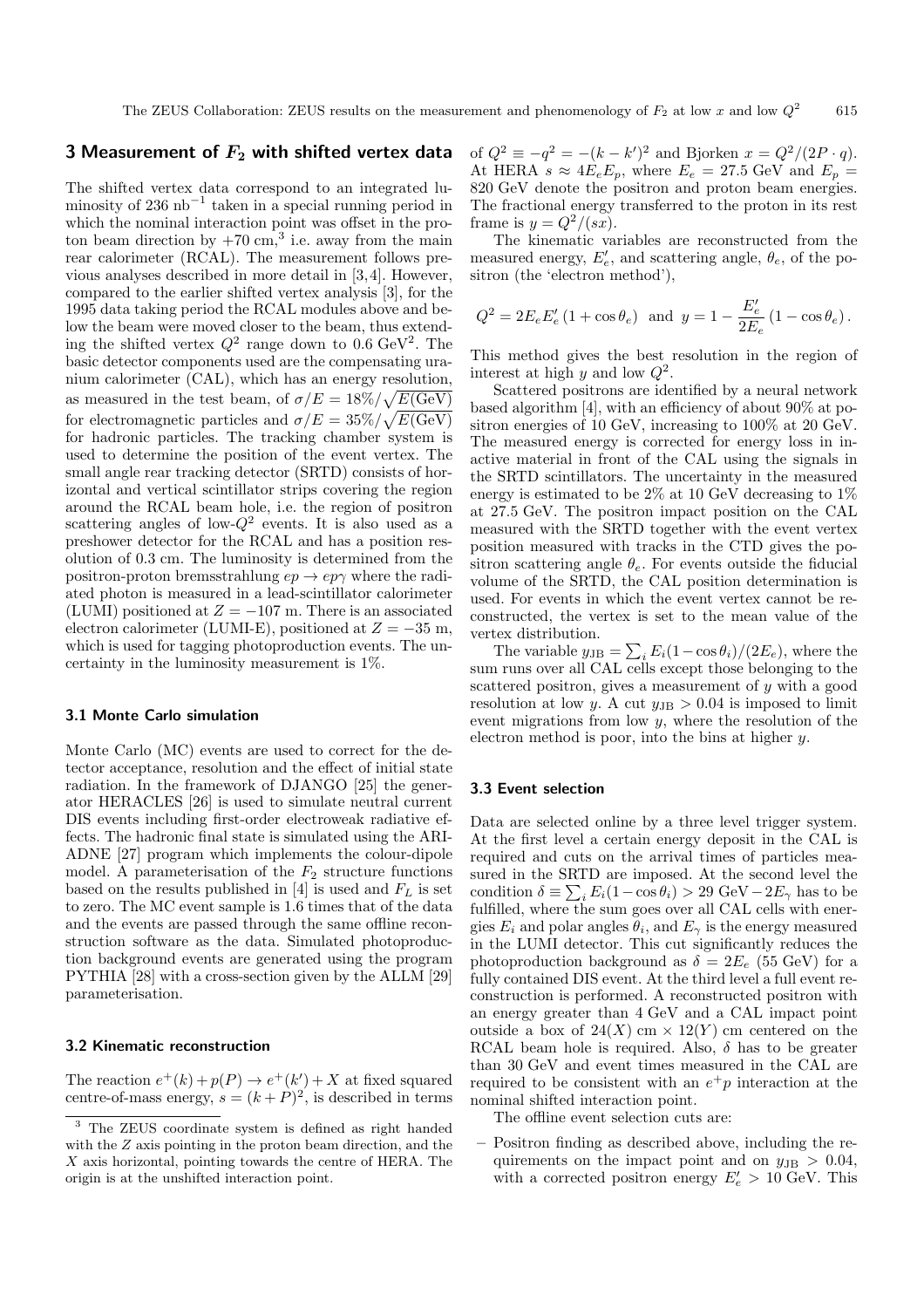ensures a high efficiency for positron finding and removes events at very high  $y$ , which suffer from large photoproduction backgrounds.

- **–** The positron impact point on the CAL is required to be outside a box of  $26 \text{ cm} \times 16 \text{ cm}$  around the RCAL beam pipe hole to ensure full shower containment in the CAL.
- $35 \text{ GeV} < \delta < 65 \text{ GeV}$ , in order to further reduce photoproduction and beam-gas related backgrounds. This cut also removes events with hard initial state radiation.
- **–** For events with a tracking vertex, the reconstructed Z coordinate of the vertex is required to lie within  $40 \text{ cm} < Z_{\text{vertex}} < 160 \text{ cm}$ . The acceptance is extended to large Z values to accommodate events from satellite bunches, i.e. proton bunches that are shifted by 4.8 ns with respect to the primary bunch crossing time, resulting in a fraction of  $ep$  interactions occurring displaced by an additional 72 cm.
- A total of 62000 events pass the cuts.

#### **3.4 Background estimation**

The background from beam-gas interactions is about 1% as determined from unpaired positron and proton bunches.

The main background comes from photoproduction events, where the positron escapes along the beam line and a mis-identified positron (mainly electromagnetic showers from  $\pi^0$  decays) is reconstructed in the CAL. The amount of this background is determined using the MC simulated photoproduction event sample. In total it is a small effect which is only significant at small values of  $E'_e$  and  $Q^2$  as shown in plots (d) and (e) of Fig. 2. In a small fraction of real photoproduction events the positron is detected inside the limited acceptance of the LUMI-E electron tagger. These events are used to cross check the MC background estimate. Both results agree within 20%.

#### **3.5 Determination of** *F***<sup>2</sup>**

In the  $Q^2$  range of this analysis the double differential cross-section for single virtual-photon exchange in DIS is given by

$$
\frac{d^2\sigma}{dx dQ^2} = \frac{2\pi\alpha^2}{xQ^4} \left[ 2\left(1-y\right) + \frac{y^2}{1+R} \right] \times F_2(x, Q^2) \left[ 1 + \delta_r(x, Q^2) \right],\tag{3}
$$

where  $R$  is related to the longitudinal structure function  $F_L$  by  $R = F_L/(F_2 - F_L)$  and  $\delta_r$  gives the radiative correction to the Born cross-section. For the kinematic range of this analysis  $\delta_r$  is at most 10%. For R we take values given by the BKS model [30]. An iterative procedure is used to extract the structure function  $F_2$ . Data and MC events are binned in the variables  $y$  and  $Q^2$ . In a bin-bybin unfolding procedure the MC differential cross-section is adjusted to describe the data using a smooth function



**Fig. 2a–f.** Distributions from the SVX95 analysis showing the comparison between data and simulation: **a**  $\delta$  or  $E - P_Z$ as defined in Sect. 3.3; **b** the Z position of the primary vertex; **c** the positron scattering angle  $\theta_e$ ; **d** the energy,  $E'_e$ , of the scattered positron; **e**  $\log_{10} Q^2$ ; **f**  $\log_{10} y$ . In all cases the data are represented by filled circles, the simulation by the open histograms and the photoproduction background (calculated from the MC described in Sect. 3.1) by the filled triangles. Both MC calculations are normalised to the luminosity of the data

for  $F_2$ . The re-weighted MC events are then used to unfold  $F_2$  again, until after 3 iterations the changes to  $F_2$  are below 0.5%. The statistical errors of the  $F_2$  values are calculated from the number of events measured in a bin and the statistical error on the acceptance calculation from the MC simulation.

The quality of the description of the data by the reweighted MC is shown in Fig. 2, which displays distributions of the following quantities: (a)  $\delta$  or  $E-P_Z$  as defined in Sect. 3.3; (b) the  $Z$  position of the primary vertex; (c) the positron scattering angle  $\theta_e$ ; (d) the energy,  $E'_e$ , of the scattered positron; (e)  $\log_{10} Q^2$ ; (f)  $\log_{10} y$ . The agreement between data (filled circles) and simulated data (open histograms, normalised to the luminosity of the data) is generally good.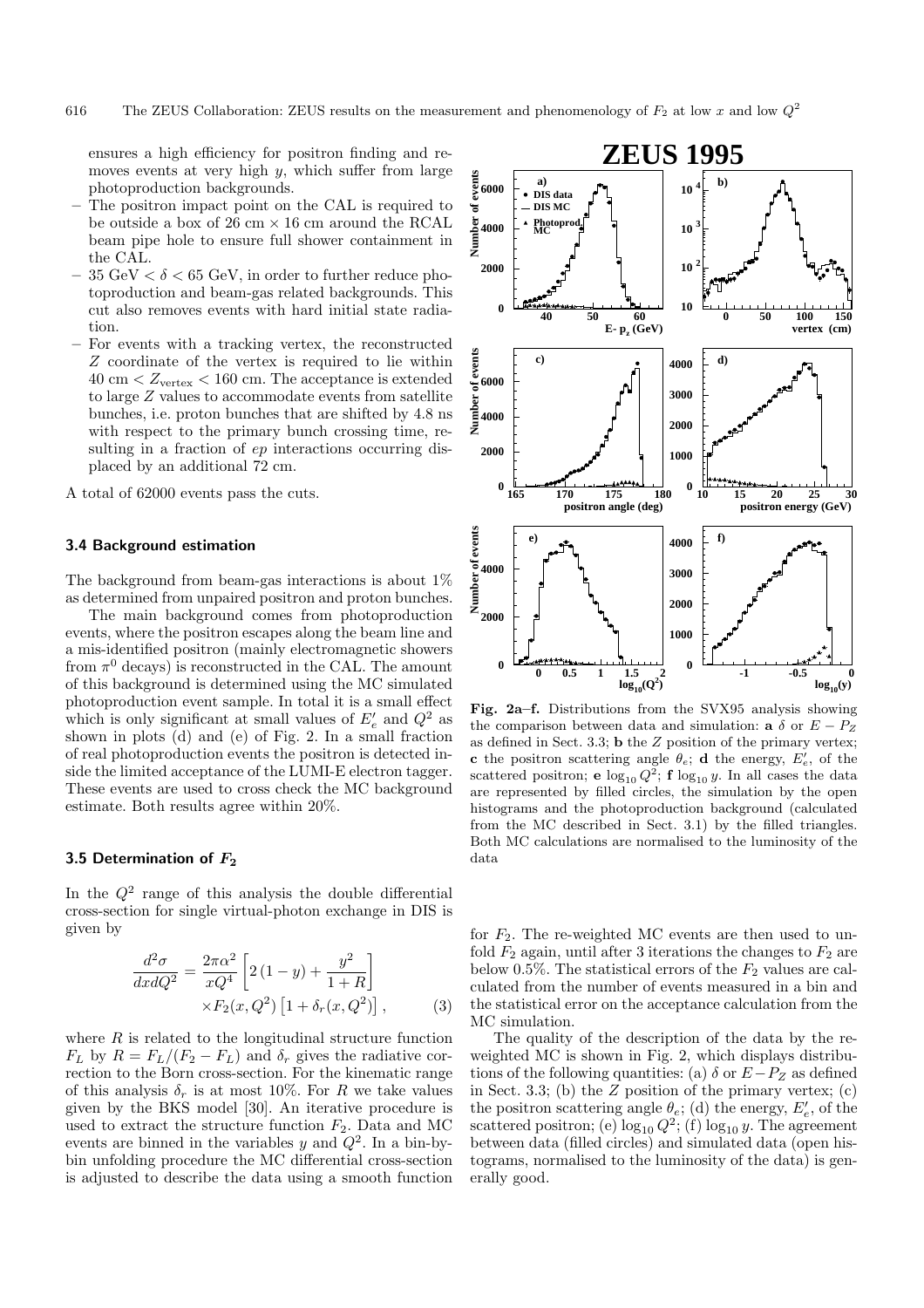#### **3.6 Systematic uncertainties**

The systematic uncertainties of the measured  $F_2$  values are determined by changing the selection cuts or the analysis procedure in turn and repeating the extraction of  $F_2$ . Positive and negative differences,  $\Delta F_2$ , are added in quadrature separately to obtain the total positive and negative systematic errors. The systematic checks and errors are:

- **–** A shift of the horizontal and vertical position of the SRTD by  $\pm 0.5$  mm results in  $\Delta F_2/F_2$  of at most  $\approx 2\%$ .
- **–** The two halves of the SRTD are moved with respect to each other in the horizontal and vertical directions by 1.0 mm, which results in  $\Delta F_2/F_2$  of  $\approx 4\%$ .
- **–** The uncertainty in the positron energy calibration is estimated to be 2% at 10 GeV decreasing to 1% at 27.5 GeV giving a maximum  $\Delta F_2/F_2$  of 8%.
- The hadron energy scale is uncertain to  $\pm 3\%$ , causing a maximum  $\Delta F_2/F_2$  of 2%.
- The uncertainty in the positron finder efficiency is estimated to be 2.5% at 10 GeV decreasing to 1% at 27.5 GeV, which gives  $\Delta F_2/F_2$  of at most 2%.
- **–** The number of MC events in satellite bunches is increased by 100% and decreased to 50%. This leads to a  $\Delta F_2/F_2$  less than 2%.
- **–** The uncertainty in the determination of the photoproduction background by MC is estimated to be 30%. The resulting maximum  $\Delta F_2/F_2$  is about 7% in the highest  $u$  bins.
- **–** The vertex finding efficiency is between 75% and 95% depending on the kinematic region. To study the effect of differences in the efficiency between MC and data all vertices are assigned to the nominal interaction point.  $\Delta F_2/F_2$  is at most 6%.
- **–** A variation in the box cut from 26 cm × 16 cm to  $25.6 \text{ cm} \times 15.6 \text{ cm}$  or  $26.4 \text{ cm} \times 16.4 \text{ cm}$ , giving a maximum change  $\Delta F_2/F_2$  of 7%.

The acceptance for DIS events with a rapidity gap at low  $Q^2$  is somewhat different from that of non-diffractive events due to the different energy flow. To check the effect on  $F_2$ , the acceptance for diffractive events is first calculated using a separate diffractive MC.<sup>4</sup> Using this and the measured fraction of rapidity gap events in each bin, the acceptance function is recalculated. The largest change to  $F_2$  is 2.5%. The data are corrected for this effect. Half the correction value is taken as the estimate of the systematic error, reflecting mainly the uncertainty in the fraction of diffractive events.

In addition there is an overall normalisation uncertainty of 1.5%, due to the 1% error in the luminosity measurement and a  $1\%$  uncertainty in the trigger efficiency, which is not included in the point to point systematic error estimate.

The  $F_2$  data cover the  $x$  range  $1.2 \times 10^{-5}-1.9 \times 10^{-3}$ in 12 bins of  $Q^2$  between 0.6 and 17 GeV<sup>2</sup> (ZEUS SVX95). The values for  $F_2$  and their systematic errors are given in



**Fig. 3.** The ZEUS SVX95  $F_2$  data as a function of x for different  $Q^2$  bins together with previous ZEUS data (ZEUS94 [4], ZEUS BPC95 [2]), data from H1 SVX95 [31] and fixed target data (E665 [32]). Error bars correspond to the statistical and systematic errors added in quadrature. The overall normalisation errors are not shown. The curves shown are (dotted) the Donnachie-Landshoff Regge model [22] and (full) the ZEUS NLO QCD fit

Table 1 of the appendix. Figure 3 shows the results for  $F_2$  as a function of x in the 12  $Q^2$  bins. In the lowest  $Q^2$  bin data from ZEUS  $F_2$  measurements at very low  $Q^2$  using the BPC (BPC95) [2] are shown and at larger  $Q<sup>2</sup>$  those from the ZEUS94 measurements [4]. Also shown are data from the shifted vertex measurements by H1 (H1 SVX95) [31] and fixed target data from E665 [32]. There is good agreement between the different ZEUS data sets and between ZEUS, E665 and H1 data in the regions of overlap. We note that the steep increase of  $F_2$  at low x observed in the higher  $Q^2$  bins softens at the lowest  $Q^2$ values. The curves shown will be discussed later.

<sup>4</sup> A modification of the ARIADNE MC adjusted to generate rapidity gap events as described in [4].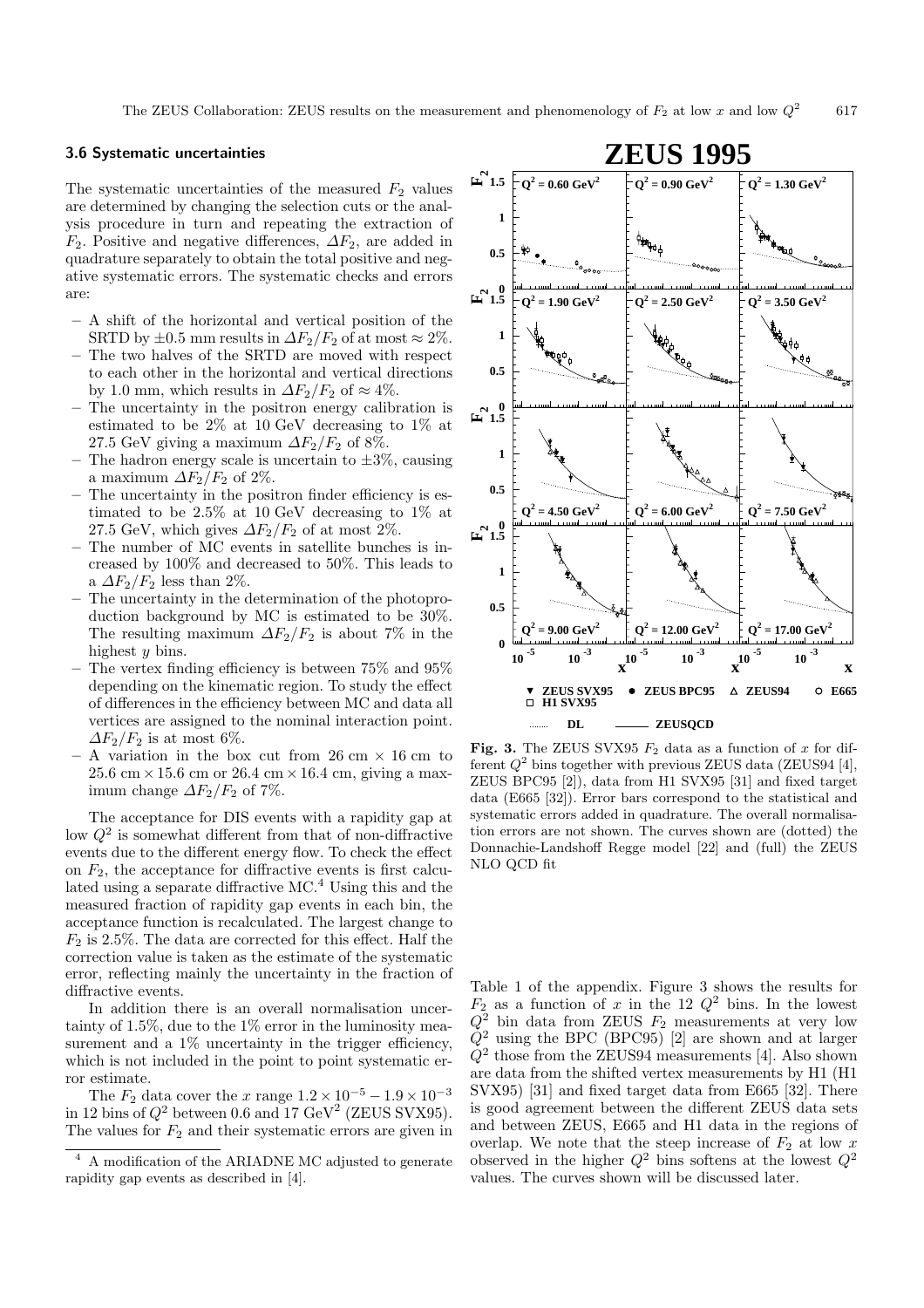

**Fig. 4.** The total  $\gamma^* p$  cross-section,  $\sigma_{\text{tot}}^{\gamma^* p}$ , as a function of  $W^2$  at different  $Q^2$  [GeV<sup>2</sup>]. The data of this analysis (ZEUS SVX95) are shown together with previous ZEUS and H1 data (ZEUS94, ZEUS BPC95, H1 SVX95). Also the total photoproduction cross-sections from ZEUS and H1 and from fixed target experiments at lower W are shown. Predictions from the DL [22] and GRV94 [8] models are indicated by the dotted and dashed curves, respectively

## **4 The low-***Q***<sup>2</sup> region**

We first give an overview of the  $Q^2 \leq 4.55 \text{ GeV}^2$  region. Figure 4 shows the ZEUS cross-section data versus  $W^2$ derived from the SVX95, BPC95 and ZEUS94  $F_2$  values using (1). Also shown are data from H1 SVX95 and measurements of the total cross-section for scattering of real photons on protons at fixed target [33] and HERA energies [34]. The two curves shown are the predictions of the DL Regge model [22] and  $\sigma_{\text{tot}}^{\gamma^*p}$  calculated from the NLO QCD parton distributions of GRV94 [8]. The DL model predicts that the cross-section rises slowly with energy  $\propto W^{2\lambda}$ ,  $\lambda = \alpha_P - 1 \approx 0.08$  and this behaviour seems to be followed by the data at very low- $Q^2$  values, although the normalisation of the DL model is low compared to the ZEUS BPC95 data. Above  $Q^2 = 0.65 \text{ GeV}^2$ , the DL model predicts a shallower rise of the cross-section than the data exhibit. For  $Q^2$  values around 1 GeV<sup>2</sup> and above, the GRV94 curves describe the qualitative behaviour of the data, namely the increasing rise of  $\sigma_{\text{tot}}^{\gamma^* p}$  with  $W^2$ , as  $Q<sup>2</sup>$  increases. This suggests that the pQCD calculations can account for a significant fraction of the cross-section at the larger  $Q^2$  values.

For the remainder of this section we concentrate on non-perturbative descriptions of the ZEUS BPC95 data  $(0.11 < Q^2 < 0.65 \text{ GeV}^2)$ . Since the BPC data are binned in  $Q^2$  and y we first rewrite the double differential crosssection of (3) (dropping the radiative correction factor) as

$$
\frac{d^2\sigma}{dydQ^2} = \Gamma \cdot (\sigma_T + \epsilon \sigma_L) \tag{4}
$$

where  $\sigma_L = \frac{Q^2}{4\pi^2 \alpha} F_L$  and  $\sigma_T + \sigma_L$  has been defined by (1). The virtual photons have flux  $\Gamma = \alpha(1+(1-y)^2)/(2\pi Q^2y)$ and polarisation  $\epsilon = 2(1-y)/(1+(1-y)^2)$ . For the BPC data  $\epsilon$  lies in the range 0.55 − 0.99 but as s is fixed at HERA,  $\epsilon$  cannot be varied independently of x and  $Q^2$ . Thus the experimently determined quantity is the combination  $\sigma_T + \epsilon \sigma_L$ . For simplicity we keep only the continuum term in the GVMD expression of  $(2)$ . At a fixed W the longitudinal and transverse  $\gamma^* p$  cross-sections are then related to the corresponding cross-section  $\sigma_0^{\gamma p}$  at  $Q^2 = 0$ by

$$
\sigma_L(W^2, Q^2) = \xi \left[ \frac{M_0^2}{Q^2} \ln \frac{M_0^2 + Q^2}{M_0^2} - \frac{M_0^2}{M_0^2 + Q^2} \right] \sigma_0^{\gamma p}(W^2)
$$

$$
\sigma_T(W^2, Q^2) = \frac{M_0^2}{M_0^2 + Q^2} \sigma_0^{\gamma p}(W^2), \tag{5}
$$

where the parameter  $\xi$  is the ratio  $\sigma_L^{Vp}/\sigma_T^{Vp}$  for vector meson (V) proton scattering and  $M_0$  is the effective vector meson mass. Neither  $\xi$  nor  $M_0$  are given by the model and they are usually determined from data. We set  $\sigma_L$  to zero because  $\xi$  is expected to be less than one<sup>5</sup> and the factor in the square bracket in the expression for  $\sigma_L$  is small (for  $Q^2 \n\leq 0.65 \text{ GeV}^2$  and  $M_0 \n\approx m_\rho$ , it is less than 0.2). The  $Q^2$  dependence of the BPC data, in 8 bins of  $W$  between 104 and 251 GeV, is fit with a single mass parameter  $M_0^2$ . The cross-sections,  $\sigma_0^{\gamma p}(W^2)$ , are also fit at each W giving a total of 9 parameters. The fit is reasonable  $(\chi^2/ndf = 38.7/(34-9) = 1.55$ , statistical errors only) as shown in the upper plot of Fig. 5. To estimate the systematic errors, the fit is first repeated for each systematic check on the BPC data, using data and statistical errors corresponding to that change. The systematic errors are then determined by adding in quadrature the changes from the nominal values of the parameters. As a final check on the stability of the results, the fit is repeated including the longitudinal term with  $\xi = 0.4$ . The resulting changes in the values for the cross-sections are less than their statistical errors (more details are given in [36]). The value obtained for  $M_0^2$  is  $0.53 \pm 0.04(\text{stat}) \pm 0.09(\text{sys}) \text{ GeV}^2$ . The resulting extrapolated values of  $\sigma_0^{\gamma p}$  are given in Table 2 of the appendix and shown as a function of  $W^2$  in the lower plot of Fig. 5, along with measurements from HERA and lower energy experiments. The BPC  $\sigma_0^{\gamma p}$  values lie somewhat above the direct measurements from HERA. They

<sup>5</sup> From studies of diffractive vector meson production and data on  $R(=\sigma_L/\sigma_T)$  in inelastic ep scattering  $\xi$  is in the range 0.2−0.4 [16]. More recently ZEUS [35] has measured  $ep\rightarrow ep\rho$ at low  $Q^2$  and found that R is about 0.4 at  $Q^2 = 0.5 \text{ GeV}^2$ .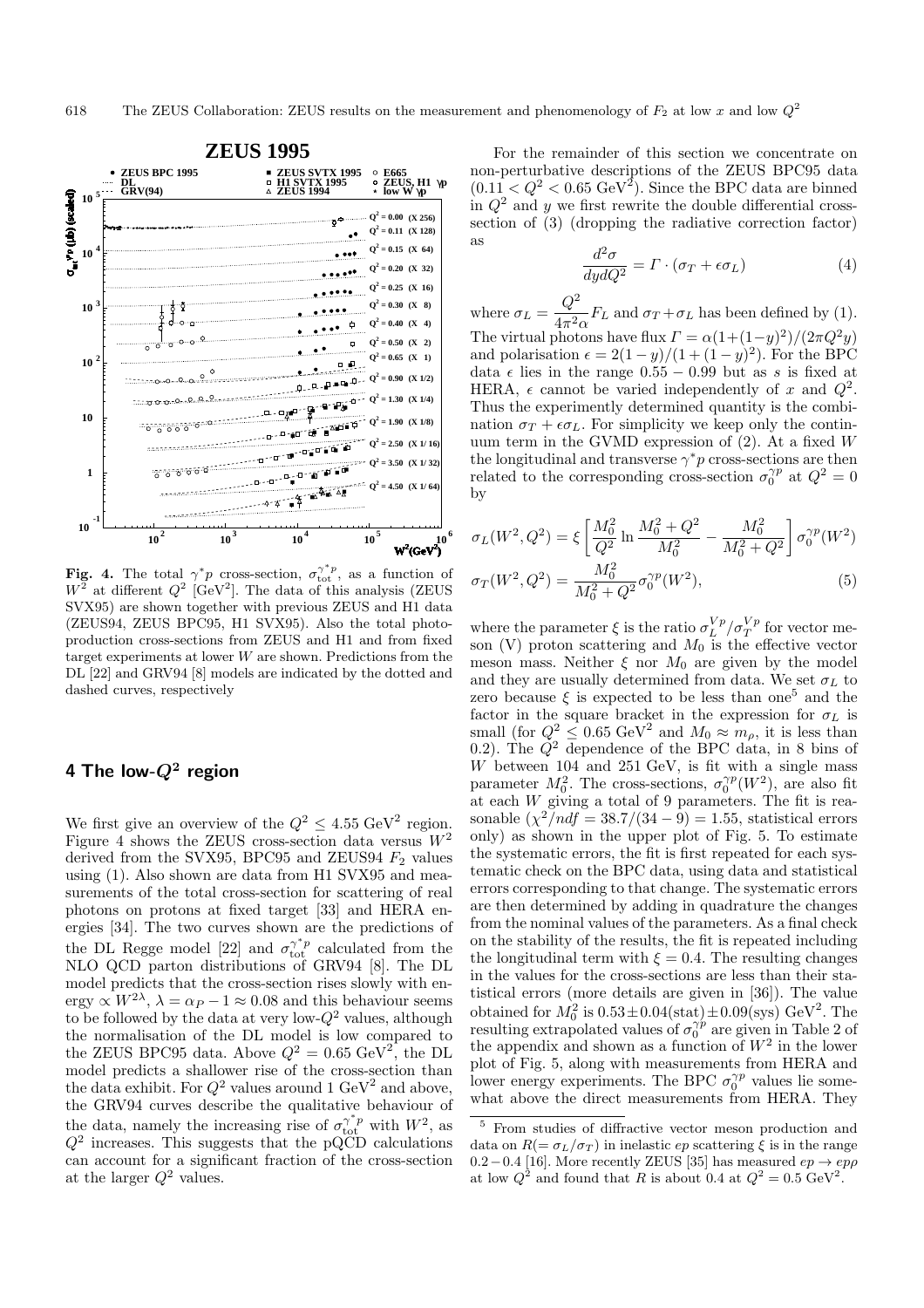

**Fig. 5.** Upper plot. ZEUS BPC measurements of the total cross-section  $\sigma_T + \epsilon \sigma_L$  in bins of W as a function of  $Q^2$  and the GVMD fit to the data. Lower plot.  $\sigma_{\text{tot}}^{\gamma p}$  as a function of  $W^2$ . The ZEUS BPC95 points are those from the GVMD extrapolation  $(\sigma_0^{\gamma p})$ . Also shown are direct measurements of the total photoproduction cross-section from H1, ZEUS and earlier experiments at low energies. The curves show Regge fits: the original DL fit  $[22]$  to the low-W data (dotted); the Pomeron only fit to the BPC  $\sigma_0^{\gamma p}$  data (dashed) and the Pomeron+Reggeon fit to the low-W and BPC  $\sigma_0^{\gamma p}$  data (full)

are also above the prediction of Donnachie and Landshoff. It should be clearly understood that the  $\sigma_0^{\gamma p}$  values derived from the BPC are not a measurement of the total photoproduction cross-section but the result of a phenomenologically motivated extrapolation.

The simple GVMD approach just described gives a concise account of the  $Q^2$  dependence of the BPC data. To describe the energy dependence of the data we use a two component Regge model

$$
\sigma_{\rm tot}^{\gamma p}(W^2) = A_R(W^2)^{\alpha_R - 1} + A_P(W^2)^{\alpha_P - 1}
$$

where  $P$  and  $R$  denote the Pomeron and Reggeon contributions. The Reggeon intercept  $\alpha_R$  is fixed to the value 0.5 which is compatible with the original DL value [21], and recent estimates [37, 38]. Fitting only the Pomeron term to the extrapolated BPC data  $(\sigma_0^{\gamma p})$  gives  $\alpha_P$  =  $1.141 \pm 0.020(stat) \pm 0.044(sys)$ . Fitting both terms to the real photoproduction data (with  $W^2 > 3 \text{ GeV}^2$ ) and BPC  $\sigma_0^{\gamma p}$  data yields  $\alpha_P = 1.101 \pm 0.002 \text{(stat)} \pm 0.012 \text{(sys)}$ . Including, in addition, the two direct measurements from HERA [34] gives  $\alpha_P = 1.100 \pm 0.002(\text{stat}) \pm 0.012(\text{sys})$ . At HERA energies the contribution of the Reggeon term is negligible. The values of  $\alpha_P$  are compatible with the DL value of 1.08 and the recent best estimate of  $1.0964_{-0.0094}^{+0.0115}$ by Cudell et al. [38].

The final step in the analysis of the BPC data is to combine the  $Q^2$  dependence from the GVMD fit with the energy dependence from the Regge model

$$
\sigma_{\text{tot}}^{\gamma^* p}(W^2, Q^2) = \left(\frac{M_0^2}{M_0^2 + Q^2}\right) (A_R(W^2)^{\alpha_R - 1} + A_P(W^2)^{\alpha_P - 1}).
$$
\n(6)

The parameter  $M_0^2$  is fixed to its value of 0.53 found above and  $\alpha_R$  is also kept fixed at 0.5 as before. The 3 remaining parameters are determined by fitting to photoproduction data (with  $W^2 > 3 \text{ GeV}^2$ , but without the two original HERA measurements ) and the measured BPC data. We find  $A_R = 145.0 \pm 2.0 \,\mu b$ ,  $A_P = 63.5 \pm 0.9 \,\mu b$  and  $\alpha_P = 1.097 \pm 0.002$  with  $\chi^2/ndf = 1.12$  (statistical errors only). If the two HERA photoproduction measurements are included the parameters do not change within their errors. The description of the low- $Q^2$   $F_2$  data given by this model (ZEUSREGGE) is shown in Fig. 6. Data in the BPC region  $Q^2 \leq 0.65 \text{ GeV}^2$  are well described. At larger  $Q<sup>2</sup>$  values the curves fall below the data. Including ZEUS SVX95 data at successively larger  $Q^2$  values, we find that by  $Q^2 = 3.5 \text{ GeV}^2$  the  $\chi^2/ndf$  has increased to 1.7. Also shown in Fig. 6, for  $Q^2 \geq 0.9 \text{ GeV}^2$ , are the results of a NLO QCD fit (ZEUSQCD) described in Sect. 6.

To summarise, we have shown that the  $Q^2$  dependence of the ZEUS BPC95 data at very low  $Q^2$  can be described by a simple GVMD form. The resulting values of  $\sigma_0^{\gamma p}$ , the cross-sections extrapolated to  $Q^2 = 0$ , are somewhat larger than the direct measurements at HERA. This result is model dependent and follows from the very simple oneparameter form used to make the extrapolation. If a more complicated function of  $Q^2$  is used, as for example that of ALLM97 [39], then the extrapolated cross-sections are closer to the direct measurements. The most important conclusion of this section is that a two component Regge model gives a good description of the  $W^2$  dependence of the data, with a Pomeron intercept compatible with that determined from hadron-hadron data.

#### **5** *F***<sup>2</sup> slopes**

To quantify the low-x behaviour of  $F_2$  as a function of x and  $Q^2$ , we calculate the slopes  $d \ln F_2/d \ln(1/x)$  at fixed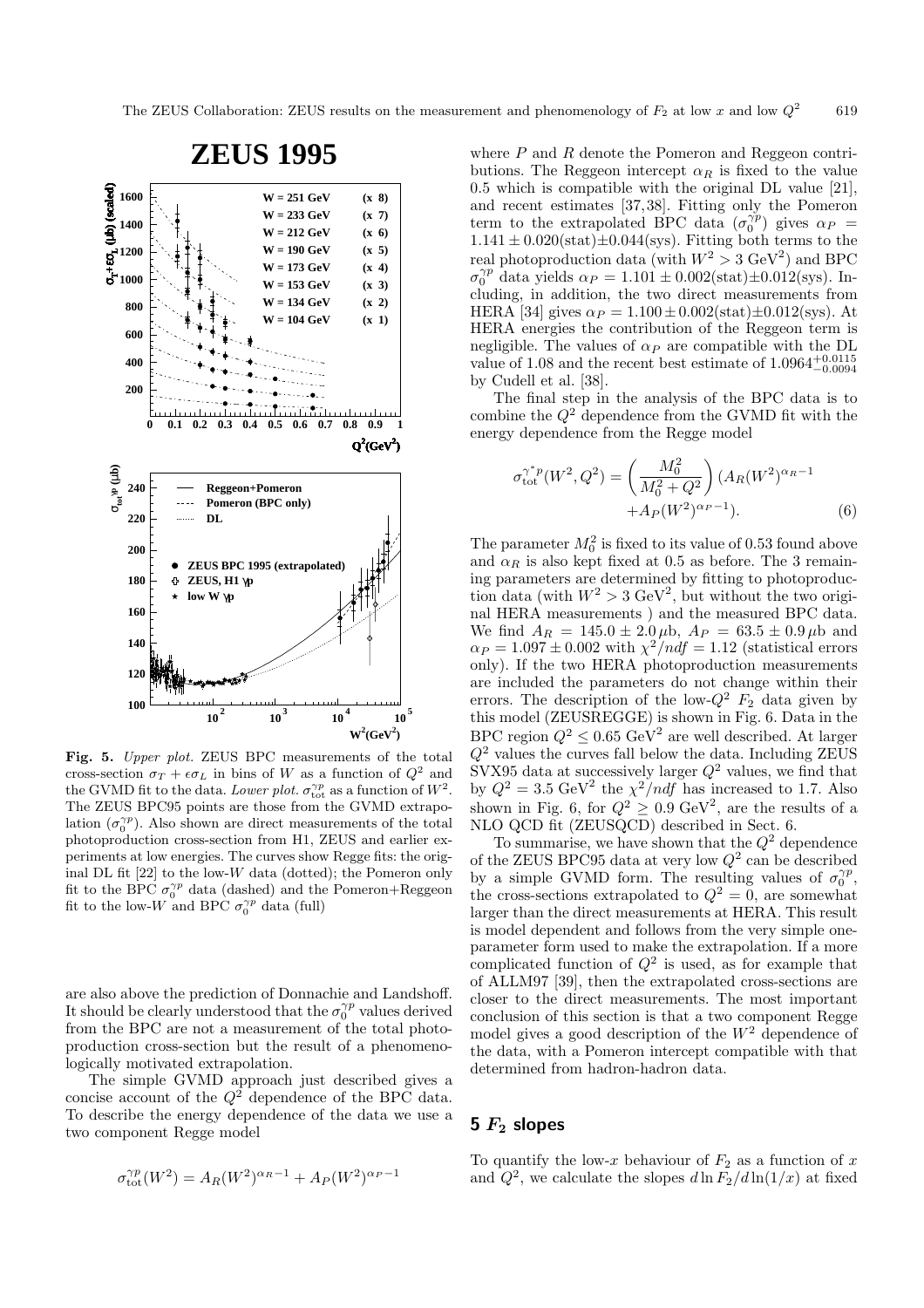

**Fig. 6.** Low- $Q^2$   $F_2$  data for different  $Q^2$  bins together with the ZEUS Regge fit (dashed curves) to the BPC95 data as described in Sect. 4. Also shown at larger values of  $Q^2$  is the ZEUS NLO QCD fit (full curves) as described in Sect. 6

 $Q^2$  and  $dF_2/d\ln Q^2$  at fixed x from the ZEUS SVX95, BPC95 and ZEUS94 data sets. We use the ALLM97 parameterisation [39] for bin-centering  $F_2$  data when necessary.

#### **5.1 The slope**  $d \ln F_2 / d \ln(1/x)$

It is seen from Fig. 6 that the  $x$  slope of  $F_2$  is small for small  $Q^2$  and then starts to increase as  $Q^2$  increases. At a fixed value of  $Q^2$  and at small x the behaviour of  $F_2$  can be characterised by  $F_2 \propto x^{-\lambda_{\text{eff}}}$  (giving  $\lambda_{\text{eff}}$  =  $d \ln F_2/d \ln(1/x)$ , with  $\lambda_{\text{eff}}$  taking rather different values in the Regge and LO BFKL approaches. The value of  $\lambda_{\text{eff}}$ as an observable at small  $x$  has been discussed by Navelet et al. [40,41] and data on  $\lambda_{\text{eff}}$  with  $x < 0.1$  have been presented by H1 [42].

Using statistical errors only, we fit  $F_2$  data at fixed  $Q^2$ and  $x < 0.01$  to the form  $Ax^{-\lambda_{\text{eff}}}$ . Referring to Fig. 1, we are measuring  $\lambda_{\text{eff}}$  from horizontal slices of  $F_2$  data between the  $y = 1$  HERA kinematic limit and the fixed cut of  $x < 0.01$ . As the x range of the ZEUS BPC95 data is restricted we include data from E665 [32]. In each  $Q^2$  bin the average value of x,  $\langle x \rangle$ , is calculated from the mean value of  $\ln(1/x)$  weighted by the statistical errors of the corresponding  $F_2$  values in that bin. For the estimation of the systematic errors, it is assumed that the systematic error analyses for each of the four data sets used are

## **ZEUS 1995**



**Fig. 7.**  $\lambda_{\text{eff}} = d \ln F_2 / d \ln(1/x)$  as a function of  $Q^2$  calculated by fitting  $F_2 = Ax^{-\lambda_{\text{eff}}}$  to ZEUS and E665 data with  $x < 0.01$ . The inner error bar shows the statistical error and the outer the total statistical and systematic error added in quadrature.  $\langle x \rangle$  is calculated as described in Sect. 5.1. The DL and GRV94 calculations, shown as points linked by dashed lines, are from the Donnachie-Landshoff Regge fit [22] and the GRV94 NLO QCD fit [8], respectively. The ZEUSREGGE and ZEUSQCD calculations, shown as points linked by full lines, are from the ZEUS Regge and NLO QCD fits described in Sects. 4 and 6 of the text respectively. In all cases the points are obtained using the same weighted range of  $x$  as for the experimental data

independent. For a particular data set and a given systematic check, the  $F_2$  points in each  $Q^2$  bin are moved up and down by the respective systematic error estimates and the fits repeated, keeping all other data sets fixed at their nominal values. The positive and negative shifts with respect to the central values of  $\lambda_{\text{eff}}$  are added separately in quadrature to give the positive and negative systematic errors.

Figure 7 shows the measured values of  $\lambda_{\text{eff}}$  as a function of  $Q^2$ , and the data are given in Table 3 of the appendix. At very low  $Q^2$  the errors on  $\lambda_{\text{eff}}$  are large because this region is below the lower limit of E665 data (see Fig. 1). At  $Q^2 > 100 \text{ GeV}^2$  the statistical error dominates. From the Regge approach of the previous section one would expect  $\lambda_{\text{eff}} \approx 0.1$ , independently of  $Q^2$ . Data for  $Q^2 < 1 \text{ GeV}^2$  are consistent with this expectation. The points labelled DL, linked by a dashed line, are calculated from the Donnachie-Landshoff prediction [22] and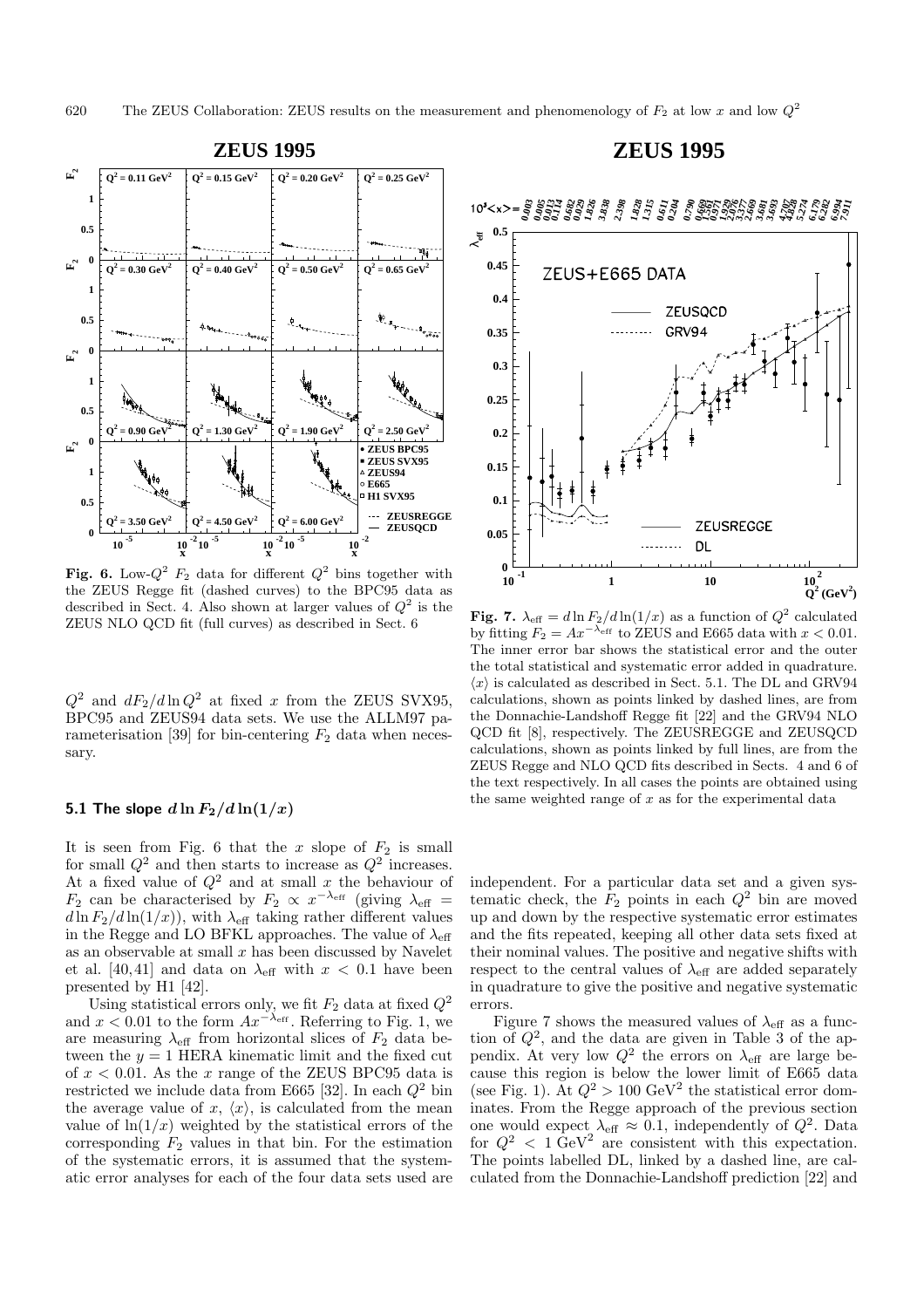as expected from the discussion of the previous section are somewhat below the data. The variation of the DL points with  $Q^2$  is a consequence of averaging the model in a  $Q^2$  bin over a variable range of x and hence  $W^2$ . For  $Q^2 > 1$  GeV<sup>2</sup>,  $\lambda_{\text{eff}}$  increases to around 0.3 at  $Q^2$  values of 40 GeV<sup>2</sup>. Qualitatively the tendency of  $\lambda_{\text{eff}}$  to increase with  $Q^2$  is described by a number of pQCD approaches [41]. The points labelled GRV94, linked by a dashed line, are calculated from the NLO QCD GRV94 fit. Although the GRV94 prediction follows the trend of the data it tends to lie above the data, particularly in the  $Q^2$  range  $3 - 20 \text{ GeV}^2$ . We shall return to this point later. For the predictions shown in Fig. 7 the same  $F_2$  error weighted average in x at a given  $\tilde{Q}^2$  is used as for the data.

# 5.2 The slope  $dF_2/d\ln Q^2$

In QCD the scaling violations of  $F_2$  are caused by gluon bremsstrahlung from quarks and quark pair creation from gluons. In the low- $x$  domain accessible at HERA the latter process dominates the scaling violations.  $F_2$  is then largely determined by the sea quarks  $F_2 \sim xS$ , whereas the  $dF_2/d\ln Q^2$  is dominated by the convolution of the splitting function  $P_{qg}$  and the gluon density:  $dF_2/d\ln Q^2 \sim$  $\alpha_{S}P_{qg}\otimes xg$ . This has been used by Prytz [43] to relate  $xg$ directly to the measured values of  $dF_2/d\ln Q^2$  [5]. The importance of  $dF_2/d\ln Q^2$  as a tool for studying the low-x region was pointed out by Bartels et al. [44].

In order to study the scaling violations of  $F_2$  in more detail the logarithmic slope  $d\tilde{F}_2/d\ln Q^2$  is derived from the data by fitting  $F_2 = a + b \ln Q^2$  in bins of fixed x, using only statistical errors. The ZEUS data sets used are the BPC95, SVX95 and ZEUS94. For compatibility with our NLO QCD fit a cut of  $W^2 > 10 \text{ GeV}^2$  is applied to the data. The  $F_2$  data are shown in bins of x as functions of  $Q^2$  in Fig. 8. The fits  $F_2 = a + b \ln Q^2$  are also shown and the change of slope as  $x$  changes is visible from the plots. In each x bin the average value of  $Q^2$ ,  $\langle Q^2 \rangle$ , is derived from the  $F_2$  statistical error weighted mean value of  $\ln Q^2$  in that bin. Systematic errors on  $dF_2/d\ln Q^2$  are estimated following the procedure outlined in the previous section. The results for  $dF_2/d\ln Q^2$  as a function of x are shown in Fig. 9 and are given in Table 4 of the appendix. The differences in the sizes of the errors on  $dF_2/d\ln Q^2$ partially reflect the variations in  $Q^2$  range as x varies (see Fig.  $1$  – we are taking vertical slices of the data to determine  $dF_2/d\ln Q^2$ . For values of x down to  $3 \times 10^{-4}$ , the slopes are increasing as  $x$  decreases. At lower values of  $x$ and  $Q^2$ , the slopes decrease. If  $dF_2/d\ln Q^2$  values are plotted for fixed target data at similar values of  $Q^2$ , the 'turn over' is not seen, but the data are at larger values of  $x$  [45, 46]. The points linked by the dashed lines are again from the DL Regge model and the GRV94 QCD fit, in both cases calculated using the same  $F_2$  error weighted  $Q^2$  averaging as for the data. The failure of DL is in line with our earlier discussion but the fact that GRV94 does not follow the trend of the data when it turns over is perhaps more surprising. Naively it appears that the GRV94 gluon density is too large even at  $\hat{Q}^2$  values around 5 GeV<sup>2</sup>. We

shall return to this discussion after we have presented the ZEUS NLO QCD fit to which we now turn.

#### **6 NLO QCD fit to** *F***<sup>2</sup> data and extraction of the gluon momentum density**

In this section we present a NLO QCD fit to the ZEUS94 data [4] and the SVX95 data of this paper. We do not attempt a global fit to parton densities, but concentrate on what ZEUS data allow us to conclude about the behaviour of the gluon and quark densities at low x.

To constrain the fits at high x, proton and deuteron  $F_2$ structure function data from NMC [47] and BCDMS [48] are included.<sup>6</sup> The following cuts are made on the ZEUS and the fixed target data: (i)  $W^2 > 10 \text{ GeV}^2$  to reduce the sensitivity to target mass [49] and higher twist [50] contributions which become important at high  $x$  and low  $Q^2$ ; (ii) discard deuteron data with  $x > 0.7$  to eliminate possible contributions from Fermi motion in deuterium [51]. The kinematic range covered by the data input to the QCD fit is  $3 \times 10^{-5} < x < 0.7$  and  $1 < Q^2 < 5000$  GeV<sup>2</sup>.

The QCD predictions for the  $F_2$  structure functions are obtained by solving the DGLAP evolution equations [6] at NLO in the  $\overline{\text{MS}}$  scheme [52]. These equations yield the quark and gluon momentum distributions (and thus the structure functions) at all values of  $Q^2$  provided they are given as functions of x at some input scale  $Q_0^2$ . In this analysis we adopt the so-called fixed flavour number scheme where only three light flavours  $(u, d, s)$  contribute to the quark density in the proton. In this scheme the assumption is made that the charm and bottom quarks are produced in the hard scattering process and the corresponding structure functions  $F_2^c$  and  $F_2^b$  are calculated from the photon-gluon fusion process including NLO corrections [53].

As will be explained later, the input scale is chosen to be  $Q_0^2 = 7 \text{ GeV}^2$ . The gluon distribution  $(xg)$ , the sea quark distribution  $(xS)$  and the difference of up and down quarks in the proton  $(x\Delta_{ud})$  are parameterised as

$$
xg(x, Q_0^2) = A_g x^{\delta_g} (1 - x)^{\eta_g} (1 + \gamma_g x)
$$
  
\n
$$
xS(x, Q_0^2) = 2x(\bar{u} + \bar{d} + \bar{s})
$$
  
\n
$$
= A_s x^{\delta_s} (1 - x)^{\eta_s} (1 + \varepsilon_s \sqrt{x} + \gamma_s x)
$$
(7)  
\n
$$
x\Delta_{ud}(x, Q_0^2) \equiv x(u + \bar{u}) - x(d + \bar{d}) = A_\Delta x^{\delta_\Delta} (1 - x)^{\eta_\Delta}.
$$

The input valence distributions  $xu_v = x(u-\bar{u})$  and  $xd_v =$  $x(d - \overline{d})$  at  $Q_0^2$  are taken from the parton distribution set  $MRS(R2)$  [54]. As for  $MRS(R2)$  we assume that the strange quark distribution is a given fraction  $K_s = 0.2$  of the sea at the scale  $Q^2 = 1$  GeV<sup>2</sup>. The gluon normalisation,  $A_g$ , is fixed by the momentum sum rule,

$$
\int_0^1 (xg + xS + xu_v + xd_v)dx = 1
$$

<sup>6</sup> Data from E665 are not included in the fit. They are important at low x and  $Q^2 < 1 \text{ GeV}^2$  but of much lower statistical weight at larger  $x$  compared to BCDMS and NMC. We have checked that including E665 data within the cuts described does not change the nominal fit result.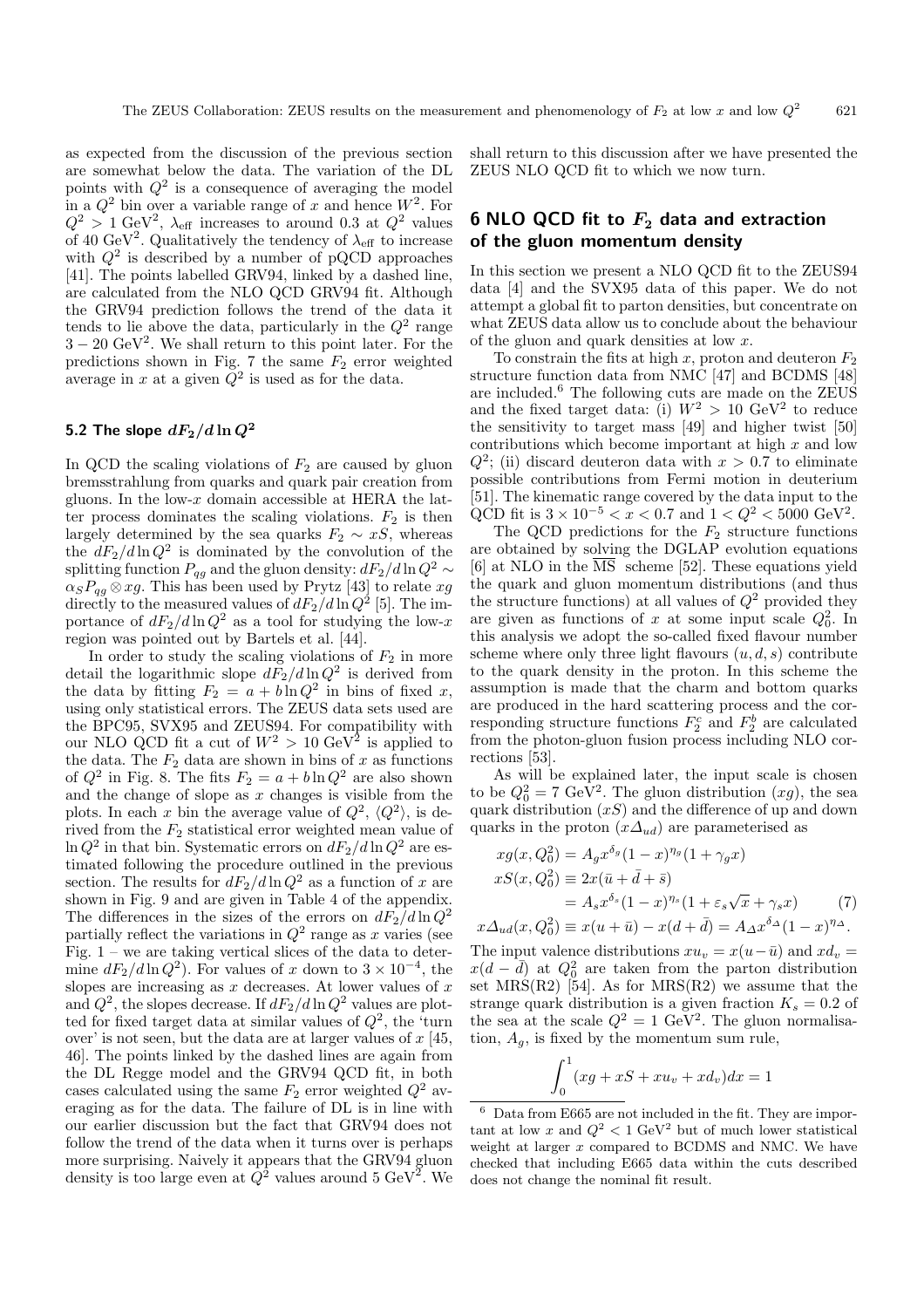622 The ZEUS Collaboration: ZEUS results on the measurement and phenomenology of  $F_2$  at low x and low  $Q^2$ 

# **ZEUS 1995**



Fig. 8.  $F_2$  as a function of  $Q^2$  in bins of x from the ZEUS data sets BPC95, SVX95, ZEUS94. The linear fits  $F_2 = a + b \ln Q^2$ are also shown. The values of  $\langle Q^2 \rangle$  given in the plots are calculated as described in Sect. 5.2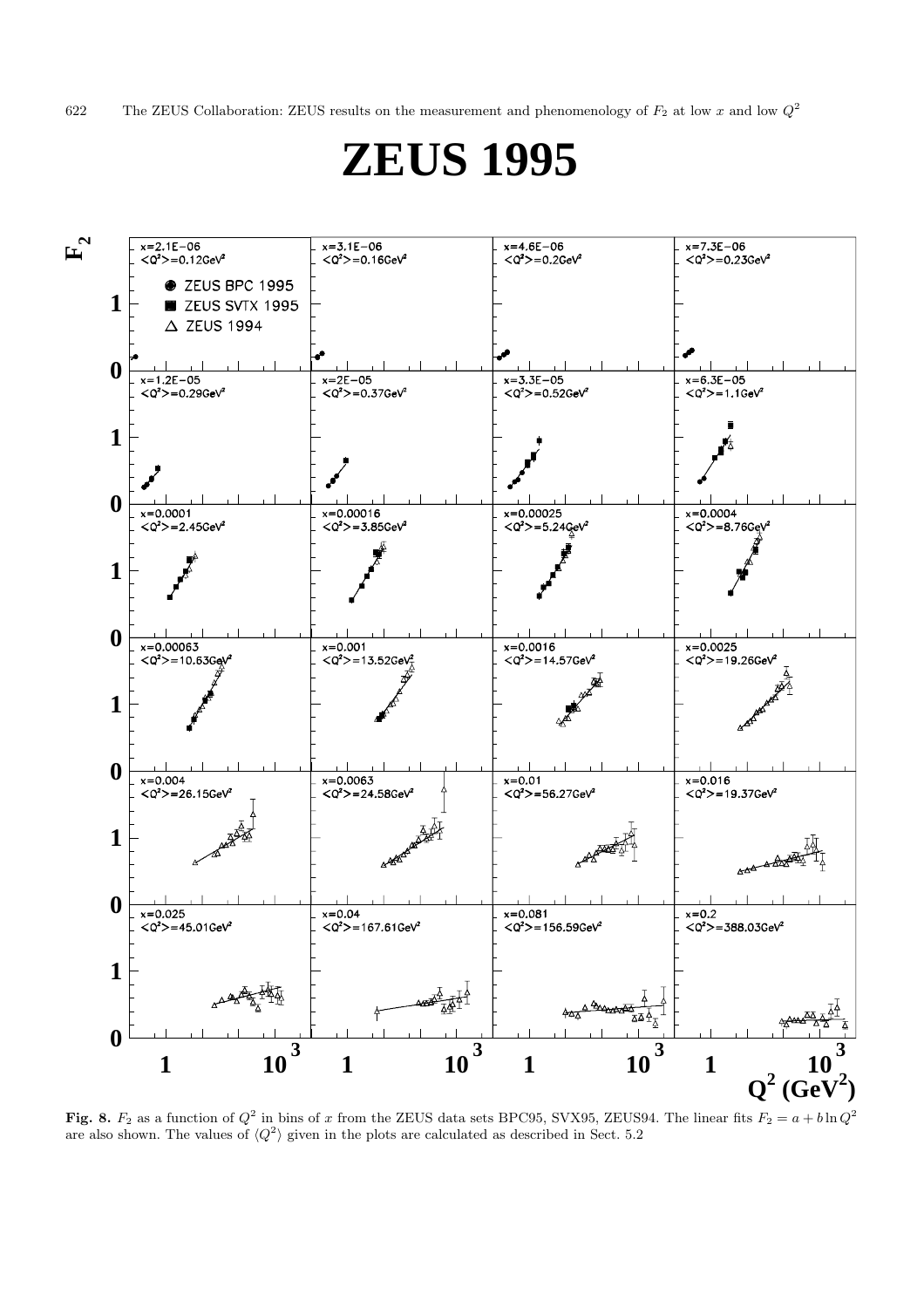There are thus 11 free parameters in the fit.

The input value for the strong coupling constant is set to  $\alpha_s(M_Z^2) = 0.118$  [55]. With a charm (bottom) threshold of  $Q_{c(b)} = 1.5$  (5) GeV this corresponds to values of the QCD scale parameter  $\Lambda_{\overline{\text{MS}}}$  = (404, 343, 243) MeV for  $f = (3, 4, 5)$  flavours. In the calculation of the charm structure function  $F_2^c$  the charm mass is taken to be  $m_c =$ 1.5 GeV; the contribution from bottom is found to be negligible in the kinematic range covered by the data. In the QCD evolutions and the evaluation of the structure functions the renormalisation scale and the mass factorisation scale are both set equal to  $Q^2$ .

The QCD evolutions and the structure function calculations are done with the program QCDNUM [56]. Higher twist and other non DGLAP effects are ignored. The QCD evolution equations are written in terms of quark flavour singlet and non-singlet and gluon momentum distributions. The quark non-singlet evolution is independent of the gluon. The quark singlet distribution is defined as the sum over all quark and anti-quark distributions

$$
x\Sigma = \sum_{i=u,d,s} [xq_i(x) + x\bar{q}_i(x)] \tag{8}
$$

and its evolution in  $Q^2$  is coupled to that of the gluon distribution. At small values of  $x, x \Sigma$  is dominated by the contribution from the  $q\bar{q}$  sea xS. Note that for data with  $Q^2$  <  $Q_0^2$  = 7 GeV<sup>2</sup>, backwards evolutions in  $Q^2$ are performed. The  $\chi^2$  minimisation and the calculation of the covariance matrices are based on MINUIT [57]. In the definition of the  $\chi^2$  only statistical errors are included and the relative normalisations of the data sets are fixed at unity.

The fit yields a good description of the data as shown in Fig. 10 where we plot the  $Q^2$  dependence of the proton structure function  $F_2$  in the x range covered by the ZEUS94 data. The characteristic pattern of scaling violations can be seen clearly from this plot, with  $F_2$  at low values of x rising as  $Q^2$  increases. The quality of the fit to ZEUS data at low  $Q^2$  is also shown by the full line in Fig. 3. Adding the statistical and systematic errors in quadrature gives a  $\chi^2$  of 1474 for 1120 data points and 11 free parameters. We have also checked that the gluon obtained from this fit to scaling violations gives values of  $F_2^c$  in agreement with the ZEUS measurements [58]. The values of the fitted parameters are given in Table 5 of the appendix.

Figure 11 shows the gluon momentum distribution as a function of x for  $Q^2$  at 1, 7 and 20 GeV<sup>2</sup>. The following sources contribute to the inner shaded error bands displayed in the figure (for each source we give in brackets the relative error  $\Delta g/g$  at  $x = 5 \times 10^{-5}$ ,  $Q^2 = 7 \text{ GeV}^2$ :

- 1. The statistical error on the data (4%).
- 2. The experimental systematic errors, (13%), which are propagated to the covariance matrix of the fitted parameters using the technique described in [59]. In total 26 independent sources of systematic error are included. Proper account is taken of the correlations between the systematic errors of the NMC datasets and

## **ZEUS 1995**



**Fig. 9.**  $dF_2/d\ln Q^2$  as a function of x calculated by fitting ZEUS  $F_2$  data in bins of x to the form  $a + b \ln Q^2$ . The inner error bar shows the statistical error and the outer the total statistical and systematic error added in quadrature.  $\langle Q^2 \rangle$  is calculated as described in Sect. 5.2. The DL and GRV94 calculations, shown as points linked by dashed lines, are from the Donnachie-Landshoff Regge fit [22] and the GRV94 NLO QCD fit [8], respectively. The ZEUSREGGE and ZEUSQCD calculations, shown as points linked by full lines, are from the ZEUS Regge and NLO QCD fits described in Sects. 4 and 6 of the text respectively. In all cases the points are obtained using the same weighted range of  $Q^2$  as for the experimental data

for BCDMS the procedure of [50] is followed. Normalisation errors of all data sets are also included.

3. The uncertainties on the strong coupling constant  $\Delta \alpha_s$  $(M_Z^2) = 0.005$  (8%), on the strange quark content of the proton  $\Delta K_s = 0.1$  (1%) and on the charm mass  $\Delta m_c = 0.2$  GeV (1%).

Adding errors from (1), (2) and (3) together in quadrature gives a total contribution of  $16\%$ .<sup>7</sup>

In addition to the above sources of error a 'parameterisation error' (10%) is obtained by repeating the fit with:

4. The addition of statistical and systematic errors in quadrature in the definition of the  $\chi^2$  instead of taking statistical errors only.

 $^7\,$  This combination of errors ('HERA standard errors') is often used by the H1 and ZEUS experiments when discussing xg.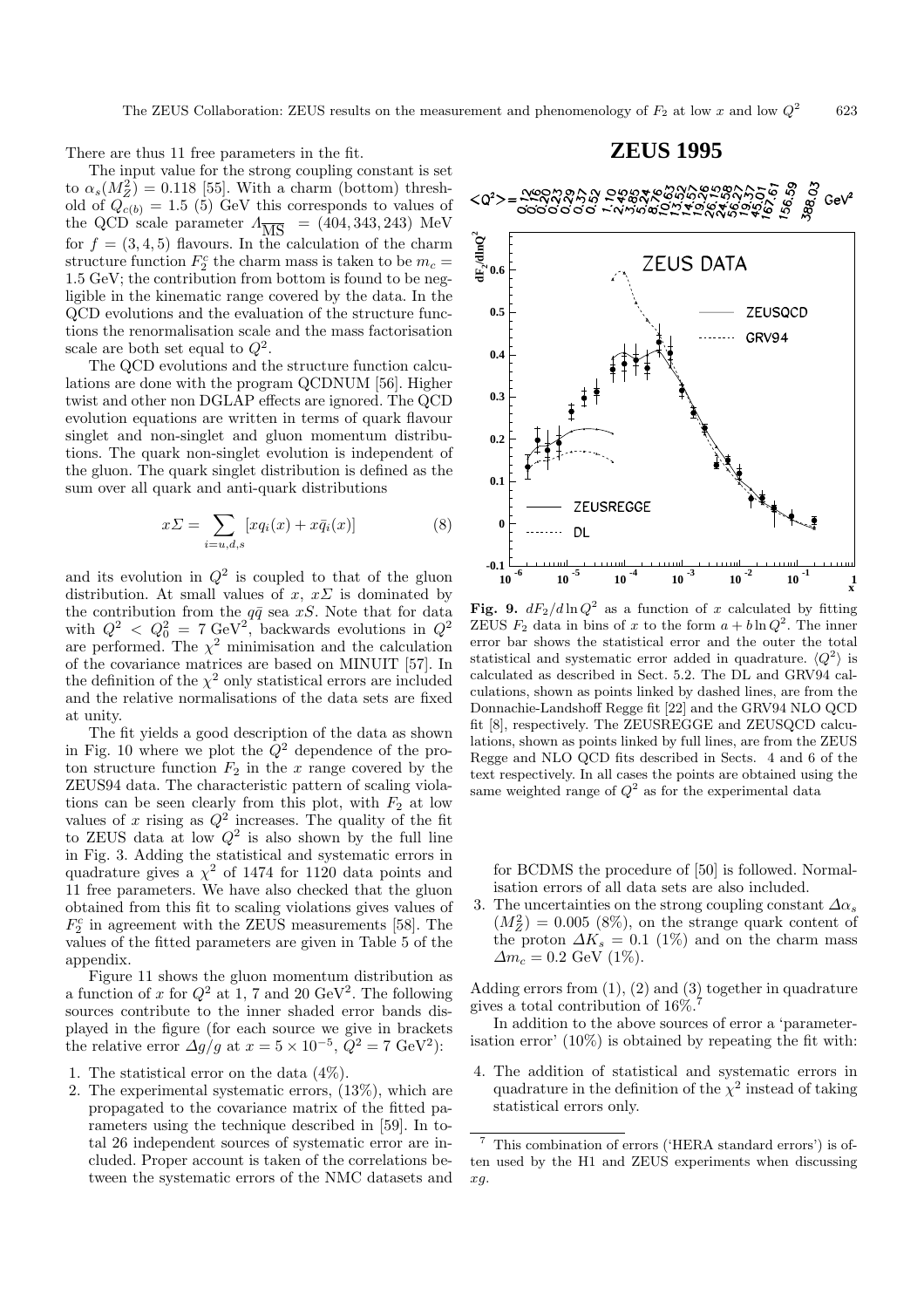

**Fig. 10.** The proton structure function  $F_2$  versus  $Q^2$  at fixed values of  $x$ . Data are from the ZEUS94 and SVX95 analyses and from the NMC and BCDMS fixed target experiments. The solid lines correspond to the QCD fit described in the text. For clarity an amount  $C_i = 13.6 - 0.6i$  is added to  $F_2$  where  $i = 1$ (18) for the lowest (highest)  $x$  value

- 5. The input scale set to  $Q_0^2 = 1$  and 4 GeV<sup>2</sup> instead of 7  $\text{GeV}^2$  testing the stability of the fit for different ranges of backward evolution<sup>8</sup>.
- 6. An alternative parameterisation of the gluon density:

$$
xg(x, Q_0^2) = A_g(1-x)^{\eta_g} \left[ 1 + \sum_{n=1}^3 C_n T_n(y) \right] \tag{9}
$$

where  $T_n(y)$  is a Chebycheff polynomial of the first kind [60] and  $y = a \ln x + b$  with the coefficients a, b adjusted such that  $x \in [10^{-6}, 1]$  maps onto  $y \in [-1, 1]$ . This parameterisation is flexible enough to describe the rapid change with  $Q^2$  (see Fig. 11) of the shape of the gluon density. Furthermore, (9) allows the gluon density to become negative at low  $x$  whereas (7) imposes the constraint  $xq(x) \geq 0$  as  $x \to 0$ .

Taking all combinations of the alternatives described in 4., 5. and 6. above in addition to the nominal settings, twelve fits are performed and the parameterisation error is defined as the envelope of the resulting set of quark and gluon distributions. All these fits yield similar values



**Fig. 11.** The gluon momentum distribution  $xg(x)$  as a function of x at fixed values of  $Q^2 = 1$ , 7 and 20 GeV<sup>2</sup> from the ZEUS QCD fit. The inner shaded bands show the 'HERA standard' errors of Sect. 6. The outer hatched bands indicate the quadratic sum of the 'HERA standard' and the 'parameterisation' errors

of  $\chi^2$ . The nominal fit (ZEUSQCD) is taken to be that which gives a curve that is roughly at the centre of the error bands for all x and  $Q^2$ . This also defines the choice of  $Q_0^2 = 7 \text{ GeV}^2$ . The outer hatched error bands in Fig. 11 correspond to the total error now including the parameterisation error added in quadrature with the other errors. At  $x = 5 \times 10^{-5}$ ,  $Q^2 = 7 \text{ GeV}^2$  the total  $\Delta g/g = 19\%$ .

The three left-hand plots of Fig. 12 show the distributions for  $x\Sigma$  and  $xg$  as functions of x for  $Q^2$  at 1, 7 and 20  $\text{GeV}^2$ . The error bands shown correspond to the quadratic sum of all error sources. It can be seen that even at the smallest  $Q^2$  the quark singlet distribution,  $x\Sigma$ , is rising at small  $x$  whereas the gluon distribution,  $xg$ , has become almost flat, indeed compatible with zero. This behaviour has also been found by others, for instance Martin et al. (MRST) [46] in their recent global determination of parton densities. At  $Q^2 = 1$  GeV<sup>2</sup> the gluon distribution is poorly determined and can, within errors, be negative at low x. In the simplest form of the parton model (and leading order QCD) this would clearly be unphysical and while it is known that at NLO in the  $\overline{\text{MS}}$  scheme a positive parton density will remain positive for forward evolution in  $Q^2$  there is no such constraint for backwards evolution [61]. A negative gluon distribution is therefore not necessarily in contradiction with perturbative NLO QCD provided cross-sections or structure functions calculated from the parton distributions are positive for all x and  $Q^2$ in the fitted kinematic domain. We have verified that this is the case for  $F_2^c$  and the longitudinal structure function

The numerical stability of the backward evolution has been tested by evolving test pdfs forwards and backwards a few times. The numerical drift is negligible.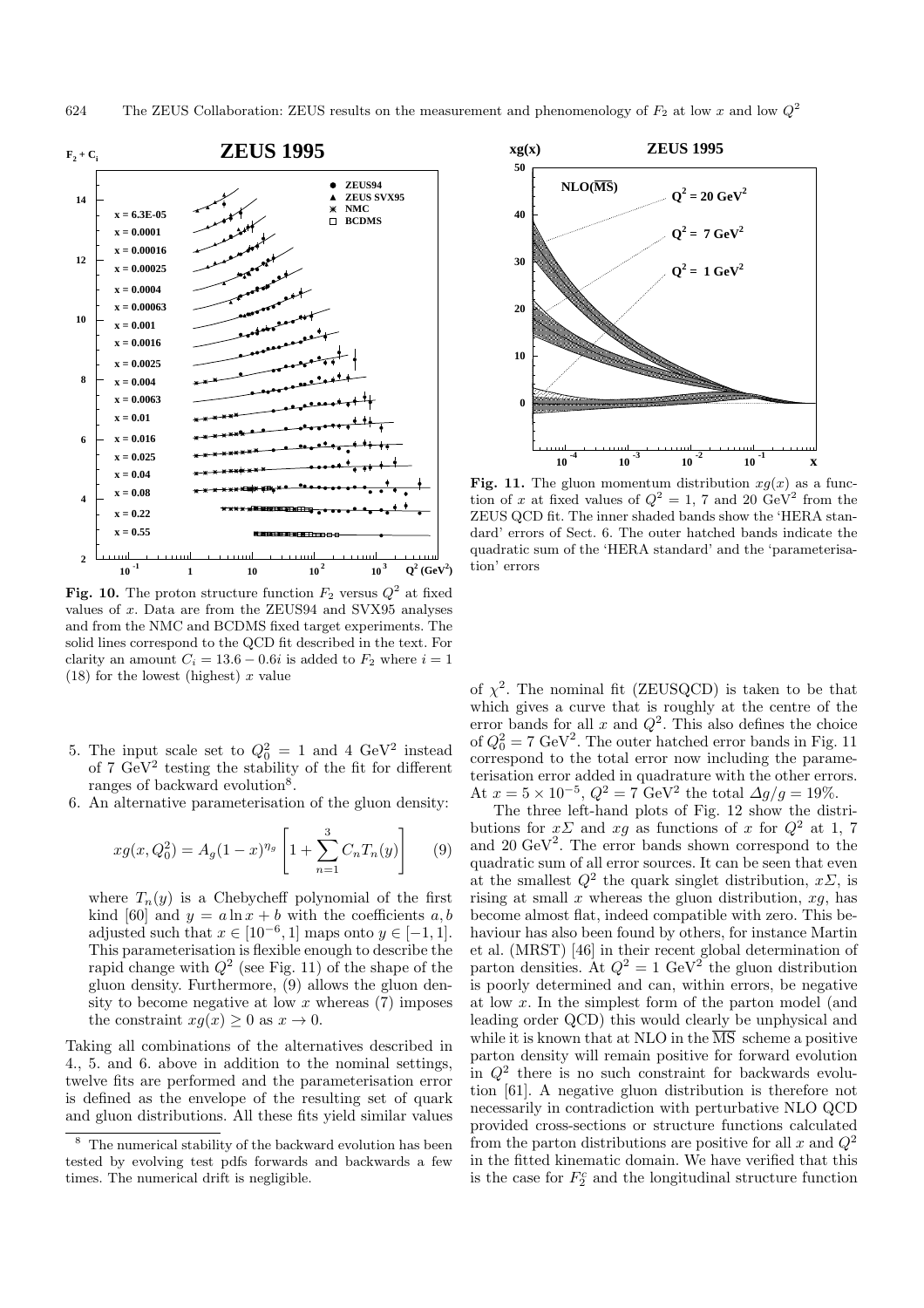

# **ZEUS 1995**

**Fig. 12.** The quark singlet momentum distribution,  $x\sum$ (shaded), and the gluon momentum distribution,  $xg(x)$ (hatched), as functions of x at fixed values of  $Q^2 = 1$ , 7 and  $20~{\rm GeV^2}$  from the ZEUS QCD fit. The error bands correspond to the quadratic sum of all error sources considered for each parton density. The three left-hand plots show the results from the standard fit of Sect. 6 including  $F_2$  data with  $Q^2 > 1$  GeV<sup>2</sup>; the three right-hand plots show the corresponding results from the fit described in Sect. 7 for which the data must satisfy  $Q^2 > 4 \text{ GeV}^2$ 

 $F_L$ .<sup>9</sup> However the consequences of a negative gluon density at NLO should be evaluated in other hard processes. This may be an indication that we are approaching the limit of validity of our pQCD approach or that the parton density functions may only be 'effective' in the sense that they may be hiding higher twist or other non-DGLAP effects.

#### **7 The transition region and NLO QCD**

#### **7.1 The NLO QCD fit at low** *Q***<sup>2</sup>**

It is now widely observed that NLO DGLAP QCD fits give good descriptions of  $F_2$  data down to  $Q^2$  values in the range  $1-2 \text{ GeV}^2$ . For such fits to be valid one assumes:

- 1. the validity of the DGLAP QCD formalism;
- 2. NLO is sufficient even though  $\alpha_S$  is becoming large (e.g. for this analysis  $\alpha_S = 0.46$  at 1 GeV<sup>2</sup>);

3. that no higher twist terms, shadowing or other nonperturbative effects contribute to  $F_2$ .

In this paper we have also deliberately made the minimum of assumptions about the low- $x$  functional form of the parton distributions at  $Q_0^2$ . We require only that they must tend to zero as  $x \to 1$  and that the flavour and momentum sum-rules are respected.

To investigate the stability of our results at low  $Q^2$ we have repeated the full QCD fit and error evaluation procedure on the same data as in Sect. 6 but with the minimum  $Q^2$  cut  $(Q_{\text{min}}^2)$  raised to 4 GeV<sup>2</sup>. The quality of the fit is much as before,  $\chi^2$  of 1242 for 943 data points and 11 parameters (statistical and systematic errors added in quadrature). The resulting  $x\Sigma$  and  $xq$  parton distributions are shown in the three right-hand plots of Fig. 12. Qualitatively the features shown by the standard fit (lefthand plots) are unchanged. The rising  $x\Sigma$  distribution at low  $x$  remains and the sea dominates the gluon at small  $x$ and the lowest  $Q^2$  value. In more detail:

- The parton densities from the central fits with  $Q_{\min}^2$  = 1 and 4  $\text{GeV}^2$  are very similar.
- Except at the lowest  $Q^2$ , the precision of the determination of  $x\Sigma$  is not much reduced. Even at  $Q^2$  = 1 GeV<sup>2</sup>,  $x\Sigma$  is reasonably well determined for  $x >$  $3 \times 10^{-4}$ ; at smaller x values there are insufficient data to constrain the fit.
- $-$  At all  $Q^2$  values shown in the right-hand plots the precision of the determination of xg for  $x < 10^{-3}$  is worse.

The increase in the error bands for the gluon density when the  $Q_{\min}^2$  cut is increased shows the importance of the SVX95 data at low x and low  $Q^2$  in determining xq in this region.

To investigate if there is a technical lower limit to the NLO QCD fit (in the sense that the fit fails to converge or gives a very bad  $\chi^2$ ), we extend the QCD fit into the region covered by the ZEUS BPC95 data by lowering the  $Q_{\text{min}}^2$ cut to 0.4 GeV<sup>2</sup>. The fit gives an acceptable description of the data with  $F_2^c$  positive and  $F_L$  (calculated as in [62]) only slightly negative at  $x \approx 5 \times 10^{-3}$  and  $Q^2 = 0.5 \text{ GeV}^2$ . We therefore conclude that we do not observe a significant breakdown of the NLO DGLAP description in the kinematic range explored. However, we stress that, within the present experimental accuracy,  $F_2$  data by itself cannot validate the assumptions noted at the beginning of this section and that other information such as precise measurements of  $F_2^c$  in DIS, measurements of other hard processes or more theoretical input is required.<sup>10</sup>

#### **7.2** *F***<sup>2</sup> slopes and models**

In order to clarify what we have learned about the transition region from the ZEUS Regge fit and the NLO DGLAP fits we return to the  $F_2$  slopes.

Here and in the following  $F<sub>L</sub>$  is calculated using the QCD calculation of Altarelli and Martinelli [62].

 $^{\rm 10}$  Some of the features that we find, such as the suppression of the gluon density at small  $Q^2$ , and the ability of the NLO DGLAP formalism to fit very low  $Q^2$  data have been noted previously by Lopez et al. [63].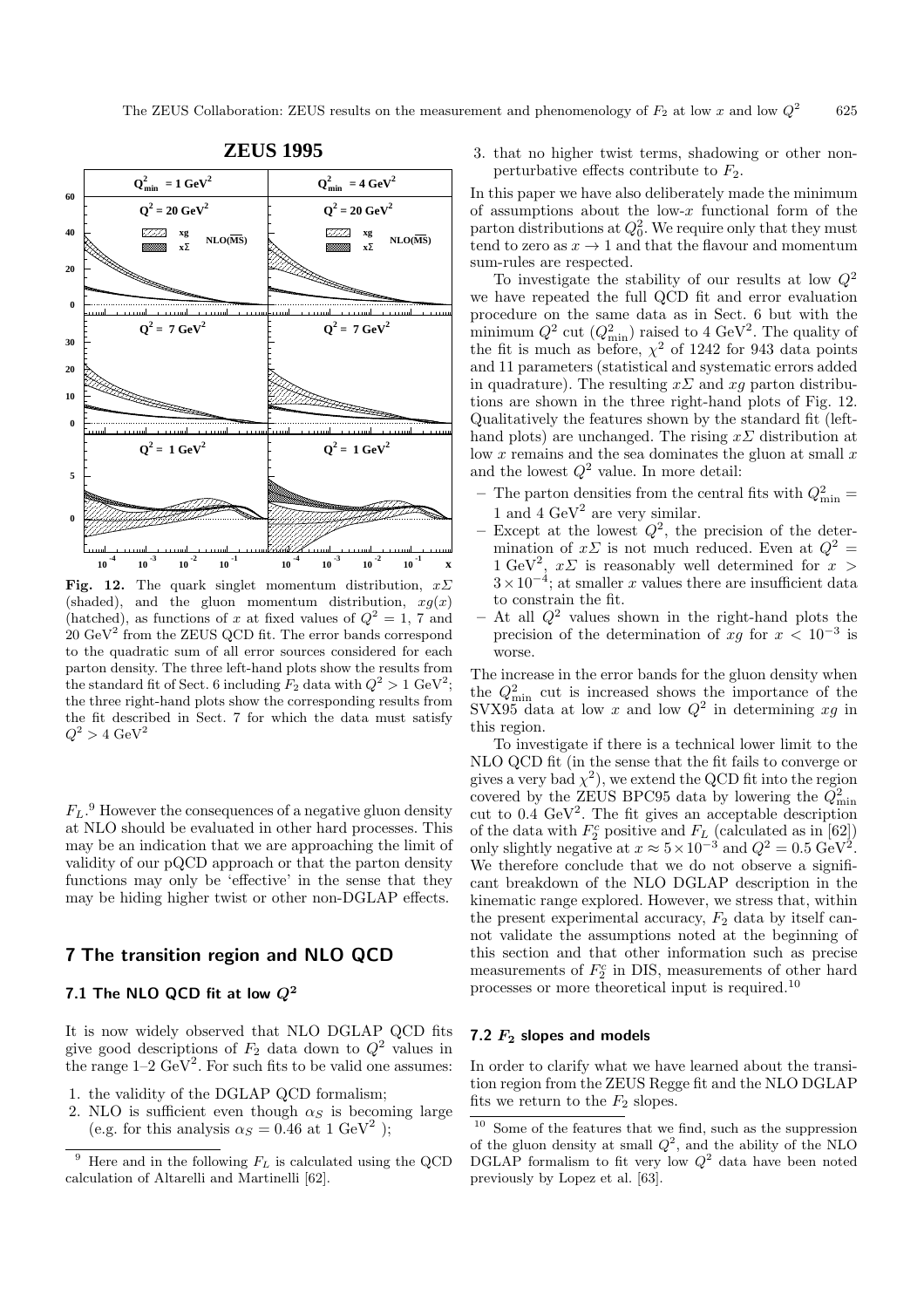Figure 7, showing the ZEUS+E665  $\lambda_{\text{eff}}$  data of Sect. 5.1, also shows the calculation from the ZEUSREGGE fit of Sect. 4 and for  $Q^2 > 1$  GeV<sup>2</sup> the result from the ZEUSQCD fit of Sect. 6. In the BPC region, the ZEUSREGGE (full line) calculation gives  $\lambda_{\text{eff}}$  somewhat higher than that given by the original DL Regge fit (dashed line), but it is still below the data. This is largely because the ZEUSREGGE fit includes low- $W$  photoproduction data and thus gives a lower  $\alpha_P$  than the value of 1.141 from the Regge fit to the extrapolated ZEUS BPC  $\sigma_0^{\gamma p}$  data alone. At larger  $Q<sup>2</sup>$  values, ZEUSQCD (full line) gives a good account of the trend and normalisation of  $\lambda_{\text{eff}}$  while GRV94 (dashed line) tends to predict a larger value of  $\lambda_{\text{eff}}$ , which means a steeper rise of  $F_2$  as x decreases, than that determined from the data.

Figure 9 shows the ZEUS  $dF_2/d\ln Q^2$  data together with the same two calculations, ZEUSREGGE at very low x and  $Q^2$  values and ZEUSQCD for  $Q^2 > 1$  GeV<sup>2</sup>. The ZEUSREGGE points show much the same trend as that of the original DL model. At  $Q^2$  values between 1 and  $5 \text{ GeV}^2$ , the ZEUSQCD points are qualitatively different from those of GRV94. The ZEUSQCD values now follow the 'turn over' of the slope data around  $x \sim 3 \times 10^{-4}$ . This has also been found by MRST in [46] where they compare their global fit to  $dF_2/d\ln Q^2$  data from H1, ZEUS and the NMC experiments. The rise in  $F_2$  at low x and the 'turn over' in  $dF_2/d\ln Q^2$  reflect the different behaviours of the gluon and  $q\bar{q}$  sea distributions at  $Q^2 \sim 1 \text{ GeV}^2$ . For very small x the sea continues to rise  $(\delta_s < 0$  in the notation of (7)) whereas the gluon rises significantly less steeply or even tends to zero  $(\delta_g \geq 0)$ .

In contrast, for the GRV94 parton densities GRV assume that at their low starting scale of  $0.34 \text{ GeV}^2$  both the gluon and the sea distributions are non-singular. All the rise of  $F_2$  at low x for  $Q^2 > 1 \text{ GeV}^2$  is then generated through the DGLAP evolution equations. In a recent paper GRV [64] have revisited their 'dynamical parton model' in the light of the HERA 1994 data and have produced a new set of parton distributions – GRV98. They find that they can correct most of the discrepancies between GRV94 and the HERA data by a slight increase in the starting scale from 0.34 to 0.4  $\text{GeV}^2$  and by using a lower value of  $\alpha_S(M_Z^2) = 0.114$  rather than the value of 0.118 used in the ZEUS NLO QCD fit. They acknowledge that if they use a larger value of  $\alpha_s$  then their starting scale has to be increased to around  $1 \text{ GeV}^2$  and they have to accept a rising  $q\bar{q}$  sea distribution at the starting scale.

#### **8 Summary and conclusions**

In this paper we have presented the measurement by ZEUS of  $F_2$  in the  $Q^2$  region 0.6 – 17 GeV<sup>2</sup> (SVX95), which fills the gap between the very low- $Q^2$  BPC95 data  $(0.11 - 0.65 \text{ GeV}^2)$  and the large 1994 data sample  $(3.5 5000 \text{ GeV}^2$ ). We have shown that the BPC data may be described successfully by non-perturbative approaches: a simple generalised vector dominance model for the  $Q^2$  dependence and a two component Regge model for the  $W^2$  dependence. For  $Q^2 \geq 0.9$  GeV<sup>2</sup> these approaches fail to describe the dominant feature of the data, which is the rapid rise of  $F_2$  at small x.

We have studied the transition region by fitting  $F_2 =$  $Ax^{-\lambda_{\text{eff}}}$  using ZEUS and E665 data with  $x < 0.01$  in the  $Q^2$  range 0.15–250 GeV<sup>2</sup>. For  $Q^2 > 0.9 \text{ GeV}^2$  the data are not compatible with the  $Q^2$  independence of  $\lambda_{\text{eff}}$ , as expected for a dominant Pomeron term in conventional Regge theory, but are well described by the ZEUS NLO QCD fit.

The slope  $dF_2/d\ln Q^2$  has been calculated from ZEUS  $F_2$  data in the range  $2 \times 10^{-6} < x < 0.2$ . Assuming pQCD,  $F_2$  at low x is largely determined by the  $q\bar{q}$  sea density whereas  $dF_2/d\ln Q^2$  is given by the gluon density. As x decreases the slope values increase until at  $x \approx 3 \times 10^{-4}$ there is a turn over and for smaller  $x$  values the slope values decrease.

To study the behaviour of the parton densities in more detail we have performed a NLO DGLAP QCD fit to ZEUS and fixed target data with  $Q^2 > 1$  GeV<sup>2</sup> and 3  $\times$  $10^{-5} < x < 0.7$ . A good description of the  $F_2$  data over the whole range of  $\ddot{Q}^2$  from 1 to 5000 GeV<sup>2</sup> is obtained. Around the lower  $Q^2$  limit of the fit we find that the  $q\bar{q}$ sea distribution is still rising at small  $x$ , whereas the gluon distribution is strongly suppressed. These findings are incompatible with the hypothesis that the rapid rise in  $F_2$ is driven by the rapid increase in gluon density at small  $x$ from parton splitting alone. These features remain true if the lowest  $Q^2$  for which data is included in the fit is raised from 1 to 4  $\text{GeV}^2$ .

From the ZEUS QCD fit we also obtain a much improved determination of the gluon momentum density compared to the previous determination by ZEUS [5]. Full account has been taken of correlated experimental systematic errors and the uncertainty in the form of the input gluon distribution function has also been estimated. At  $Q^2 = 20 \text{ GeV}^2$  and  $x = 5 \times 10^{-5}$  the total fractional error on the gluon density has been reduced from 40% to 10%.

We have used NLO pQCD and the simplest non-perturbative models to study the transition region in  $Q^2$ . We find, for  $Q^2 \geq 0.9$  GeV<sup>2</sup>, that the wholly non-perturbative description fails. Although pQCD may not be valid at such low scales, we have not been able to find a lower limit at which the NLO DGLAP fit breaks down conclusively.

Acknowledgements. The experiment was made possible by the skill and dedication of the HERA machine group who ran HERA most efficiently during 1994 and 1995 when the data for this paper were collected. The realisation and continuing operation of the ZEUS detector has been and is made possible by the inventiveness and continuing hard work of many people not listed as authors. Their contributions are acknowledged with great appreciation. The support and encouragement of the DESY directorate continues to be invaluable for the successful operation of the ZEUS collaboration. We thank J. Blümlein, R. Thorne and W. J. Stirling for discussions on QCD.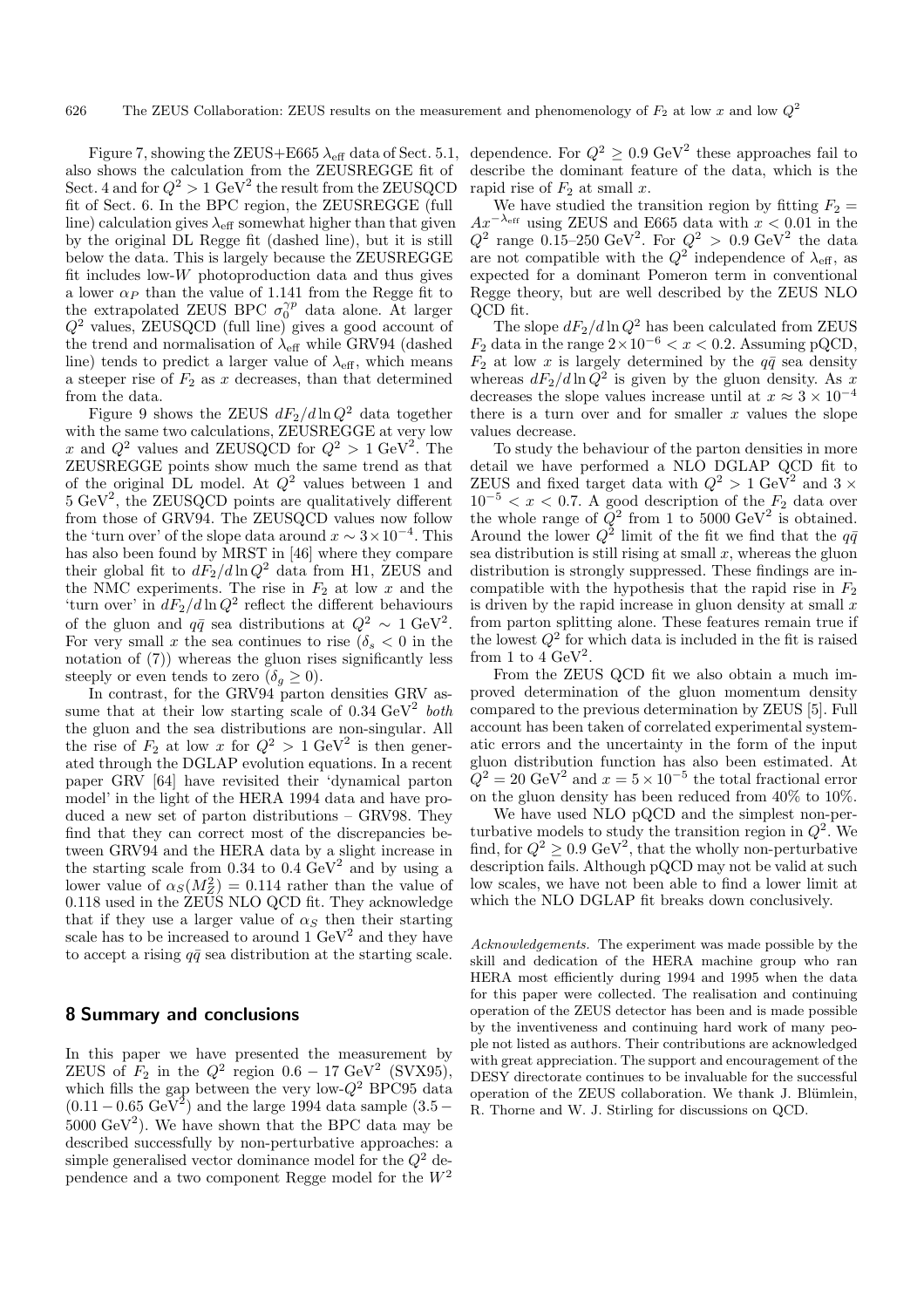**Table 1.** Values of x,  $Q^2$ ,  $F_2$ , statistical and systematic errors from the ZEUS 1995 shifted vertex analysis (SVX95)

| bin            | $\boldsymbol{x}$     | $Q^2$ ( $\text{GeV}^2$ ) | $F_2$ | error                                              | $F_2$ $(F_L = 0)$ |
|----------------|----------------------|--------------------------|-------|----------------------------------------------------|-------------------|
|                |                      |                          |       | $stat.^{+sys}_{-sys}$<br>$-sys$                    |                   |
| 1              | $1.2 \times 10^{-5}$ | 0.6                      |       | $0.531 \pm 0.030_{-0.080}^{+0.037}$<br>$-0.060$    | 0.517             |
| $\overline{2}$ | $1.9\times10^{-5}$   | 0.9                      |       | $0.653 \pm 0.030^{+0.067}_{-0.053}$                | 0.632             |
| 3              | $2.6 \times 10^{-5}$ | 0.9                      |       | $0.655 \pm 0.023^{+0.039}_{-0.037}$                | 0.644             |
| 4              | $3.6 \times 10^{-5}$ | 0.9                      |       | $0.574 \pm 0.022^{+0.034}_{-0.050}$                | 0.570             |
| 5              | $2.8\times10^{-5}$   | 1.3                      |       | $0.716 \pm 0.029^{+0.069}_{-0.065}$                | 0.687             |
| 6              | $3.8\times10^{-5}$   | $1.3\,$                  |       | $0.717 \pm 0.023_{-0.027}^{+0.043}$<br>$-0.037$    | 0.703             |
| 7              | $5.3\times10^{-5}$   | 1.3                      |       | $0.715 \pm 0.022^{+0.036}_{-0.041}$<br>$-0.041$    | 0.708             |
| 8              | $8.0\times10^{-5}$   | 1.3                      |       | $0.626 \pm 0.017^{+0.033}_{-0.031}$                | 0.624             |
| 9              | $1.6 \times 10^{-4}$ | 1.3                      |       | $0.559 \pm 0.016_{-0.047}^{+0.046}$<br>$-0.047$    | 0.558             |
| 10             | $3.9 \times 10^{-5}$ | 1.9                      |       | $0.915 \pm 0.036^{+0.071}_{-0.070}$                | 0.873             |
| 11             | $5.3 \times 10^{-5}$ | 1.9                      |       | $0.852 \pm 0.028^{+0.033}_{-0.051}$                | 0.833             |
| 12             | $7.5 \times 10^{-5}$ | 1.9                      |       | $0.742 \pm 0.025^{+0.038}_{-0.026}$<br>$-0.026$    | 0.734             |
| 13             | $1.1 \times 10^{-4}$ | 1.9                      |       | $0.740 \pm 0.023_{-0.028}^{+0.035}$<br>$-0.038$    | 0.736             |
| 14             | $2.2 \times 10^{-4}$ | 1.9                      |       | $0.636 \pm 0.019^{+0.026}_{-0.057}$                | 0.635             |
| 15             | $5.4\times10^{-5}$   | $2.5\,$                  |       | $-0.057$<br>$0.964 \pm 0.039_{-0.060}^{+0.060}$    | 0.916             |
| 16             | $7.3\times10^{-5}$   | 2.5                      |       | $-0.060$<br>$0.909 \pm 0.029_{-0.049}^{+0.044}$    | 0.887             |
| 17             | $1.0 \times 10^{-4}$ | 2.5                      |       | $-0.040$<br>$0.870 \pm 0.027^{+0.022}_{-0.044}$    | 0.860             |
| 18             | $1.6 \times 10^{-4}$ | 2.5                      |       | $0.771 \pm 0.023^{+0.050}_{-0.016}$                | 0.767             |
| 19             | $3.0 \times 10^{-4}$ | 2.5                      |       | $0.725 \pm 0.023^{+0.029}_{-0.060}$                | 0.724             |
| 20             | $7.3 \times 10^{-5}$ | 3.5                      |       | $1.140 \pm 0.050^{+0.058}_{-0.057}$                | 1.081             |
| 21             | $9.8\times10^{-5}$   | 3.5                      |       | $0.995 \pm 0.035_{-0.022}^{+0.040}$                | 0.970             |
| 22             | $1.4\times10^{-4}$   | 3.5                      |       | $-0.023$<br>$0.945 \pm 0.031_{-0.022}^{+0.034}$    | 0.933             |
| 23             | $2.1\times10^{-4}$   | 3.5                      |       | -0.022<br>$0.839 \pm 0.026_{-0.028}^{+0.019}$      | 0.834             |
| 24             | $4.1 \times 10^{-4}$ | 3.5                      |       | $-0.028$<br>$0.663 \pm 0.021^{+0.044}_{-0.048}$    | 0.661             |
| 25             | $1.0 \times 10^{-4}$ | 4.5                      |       | $-0.048$<br>$1.160 \pm 0.043^{+0.040}_{-0.044}$    | 1.108             |
| 26             | $1.7 \times 10^{-4}$ | 4.5                      |       | $1.005 \pm 0.031^{+0.050}_{-0.037}$                | 0.990             |
| 27             | $2.8 \times 10^{-4}$ | 4.5                      |       | $0.912 \pm 0.030^{+0.029}_{-0.032}$                | 0.907             |
| 28             | $5.4 \times 10^{-4}$ | 4.5                      |       | $0.664 \pm 0.022^{+0.055}_{-0.057}$<br>$-0.057$    | 0.663             |
| 29             | $1.4\times10^{-4}$   | 6                        |       | $1.305 \pm 0.055^{+0.041}_{-0.027}$<br>$-0.037$    | 1.247             |
| 30             | $2.2\times10^{-4}$   | 6                        |       | $1.086 \pm 0.039_{-0.046}^{+0.025}$<br>$-0.046$    | 1.070             |
| 31             | $3.7\times10^{-4}$   | 6                        |       | $1.002 \pm 0.038_{-0.027}^{+0.027}$<br>$-0.033$    | 0.996             |
| 32             | $7.1\times10^{-4}$   | 6                        |       | $0.753 \pm 0.028^{+0.050}_{-0.079}$                | 0.751             |
| 33             | $1.8\times10^{-4}$   | 7.5                      |       | $1.210 \pm 0.058^{+0.037}_{-0.051}$                | 1.167             |
| 34             | $3.6 \times 10^{-4}$ | 7.5                      |       | $0.918 \pm 0.036_{-0.023}^{+0.074}$                | 0.910             |
| $35\,$         | $8.8 \times 10^{-4}$ | 7.5                      |       | $0.810 \pm 0.040^{+0.060}_{-0.038}$                | 0.808             |
| 36             | $2.2\times10^{-4}$   | 9                        |       | $1.296 \pm 0.061^{+0.039}_{-0.074}$                | 1.251             |
| 37             | $4.3 \times 10^{-4}$ | 9                        |       | $0.957 \pm 0.038_{-0.028}^{+0.028}$<br>$^{-0.036}$ | 0.948             |
| 38             | $1.1 \times 10^{-3}$ | 9                        |       | $0.818 \pm 0.039^{+0.027}_{-0.025}$<br>$-0.065$    | 0.816             |
| 39             | $2.8 \times 10^{-4}$ | 12                       |       | $1.306 \pm 0.057^{+0.066}_{-0.038}$                | 1.265             |
| 40             | $5.6 \times 10^{-4}$ | 12                       |       | $1.084 \pm 0.040^{+0.043}_{-0.061}$                | 1.073             |
| 41             | $1.4 \times 10^{-3}$ | 12                       |       | $0.956 \pm 0.044^{+0.057}_{-0.040}$                | 0.954             |
| 42             | $3.9 \times 10^{-4}$ | 17                       |       | $1.311 \pm 0.057^{+0.040}_{-0.055}$                | 1.270             |
| 43             | $7.9\times10^{-4}$   | 17                       |       | $1.087 ~ \pm 0.038 ^{+0.051}_{-0.041}$             | 1.077             |
| 44             | $1.9\times10^{-3}$   | 17                       |       | 0.931 $\pm 0.045^{+0.046}_{-0.077}$                | 0.927             |

**Table 2.** Values of  $\sigma_0^{\gamma p}$  together with statistical and systematic errors from the GVMD extrapolation, with  $\sigma_L = 0$ , of ZEUS BPC95 data. W is the  $\gamma^* p$  centre-of-mass energy and  $\epsilon$  is the polarisation of the virtual photon

| hin            | W     |            | $\bar{\sigma_0^{\gamma p}}$ | stat. err. |            |
|----------------|-------|------------|-----------------------------|------------|------------|
|                |       | $\epsilon$ |                             |            | sys. err.  |
|                | [GeV] |            | $[\mu b]$                   | $ \mu b $  | $[\mu b]$  |
| 1              | 104   | 0.99       | 156.2                       | $\pm 5.3$  | $\pm 16.1$ |
| $\overline{2}$ | 134   | 0.98       | 166.1                       | $+5.2$     | $+11.0$    |
| 3              | 153   | 0.96       | 174.7                       | $+4.9$     | $+12.9$    |
| 4              | 173   | 0.92       | 175.5                       | $+5.0$     | $+11.7$    |
| 5              | 190   | 0.88       | 181.8                       | $+4.7$     | $+12.8$    |
| 6              | 212   | 0.80       | 186.8                       | $+4.8$     | $+13.5$    |
| 7              | 233   | 0.69       | 192.5                       | $+4.7$     | $\pm 13.3$ |
| 8              | 251   | 0.55       | 204.8                       | $\pm 5.6$  | $\pm 17.0$ |

#### **Appendix**

The tables are also available via the ZEUS collaboration home page, http://www-zeus.desy.de/. Fortran routines and data files to calculate the parton distributions from the ZEUS NLO QCD fits are also available from this site.

#### **References**

- 1. ZEUS Collaboration, M. Derrick et al., Phys. Lett. B **316**, 412 (1993); Z. Phys. C **65**, 379 (1995); ibid C **69**, 607 (1996); ibid C **72**, 399 (1996); H1 Collaboration, I. Abt et al., Nucl. Phys. B **407**, 515 (1993); T. Ahmed et al., Nucl. Phys. B **439**, 471 (1995); H. Aid et al., Nucl. Phys.B **470**, 3 (1996)
- 2. ZEUS Collaboration, J. Breitweg et al., Phys. Lett. B **407**, 432 (1997)
- 3. ZEUS Collaboration, M. Derrick et al., Z. Phys. C **69**, 607 (1996)
- 4. ZEUS Collaboration, M. Derrick et al., Z. Phys. C **72**, 399 (1996)
- 5. ZEUS Collaboration, M. Derrick et al., Phys. Lett. B **345**, 576 (1995)
- 6. G. Parisi, Proc 11th Recontre de Morionde (1976); G. Altarelli, G. Parisi, Nucl. Phys. B **126**, 298 (1977); V. Gribov, L. Lipatov, Sov. Jour. Nucl. Phys. **15**, 438 (1972); L. Lipatov, Sov. Jour. Nucl. Phys. **20**, 94 (1975); Y. Dokshitzer, Sov. Phys. JETP **46**, 641 (1977)
- 7. M. Gl¨uck, E. Reya, A. Vogt, Z. Phys. C **48**, 471 (1990); C **53**, 127 (1992)
- 8. M. Gl¨uck, E. Reya, A. Vogt, Z. Phys. C **67**, 433 (1995)
- 9. Y. Balitzki, L. Lipatov, Sov. Jour. Nucl. Phys. **28**, 822 (1978); E. Kuraev, L. Lipatov, V. Fadin, Sov. Phys. JETP **45**, 199 (1977)
- 10. V.S. Fadin, L.N. Lipatov, hep-ph/9802290; M. Ciafaloni, G. Camici, hep-ph/9803389
- 11. D.A. Ross, SHEP-98/06 hep-ph/9804332; Y.V. Kovchegov, A.H. Mueller, CU-TP-889 hep-ph/9805208; E.M. Levin, TAUP 2501-98 hep-ph/9806228; J. Blümlein et al., DESY 98-036, WUE-ITP-98-017, hep-ph/9806368
- 12. Proc. of the Int'l Workshop on DIS, Rome 1996, eds. A. Negri, G. D'Agostini; Proc. of the Int'l Workshop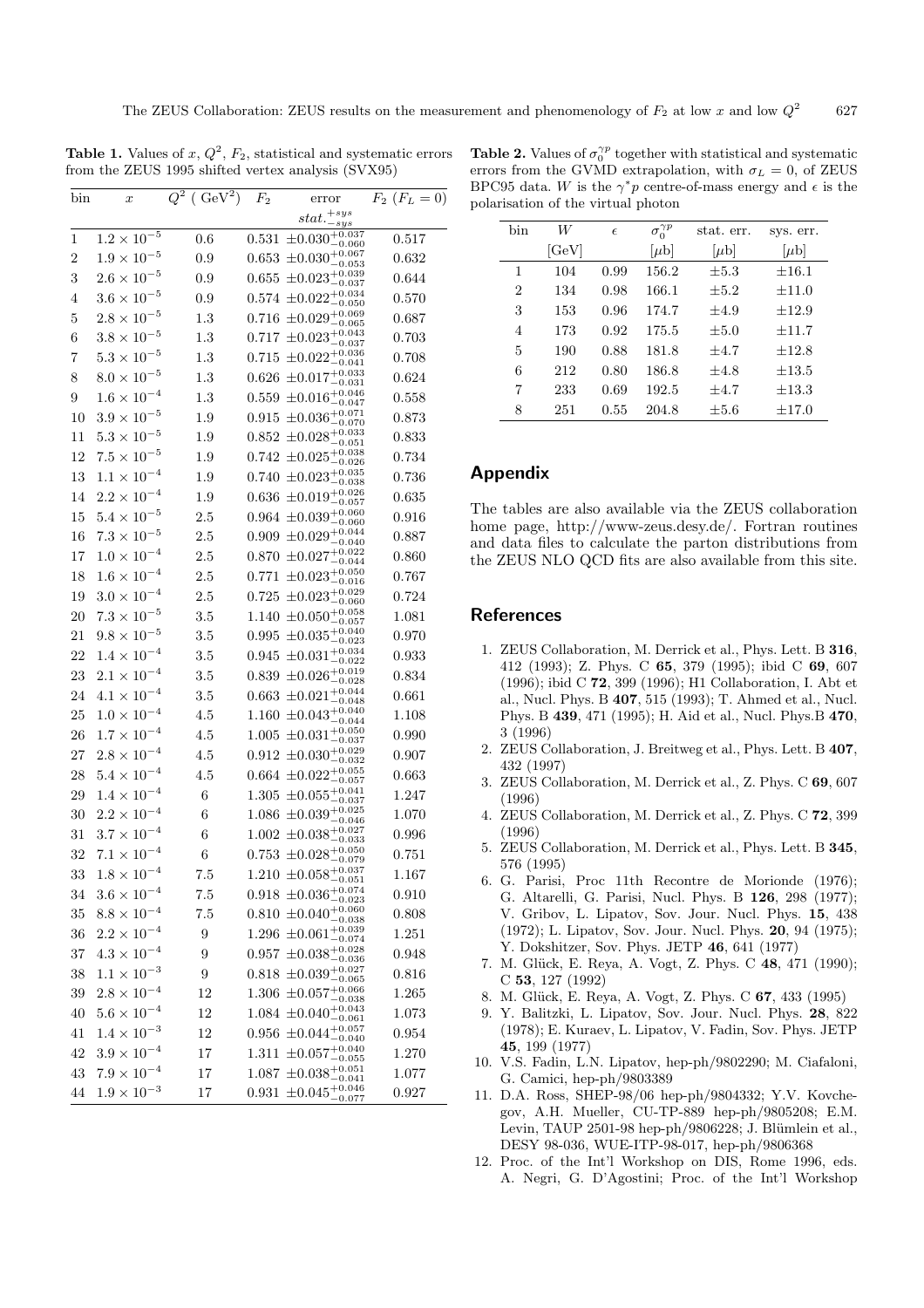**Table 3.** Values of the slope  $\lambda_{\text{eff}} = d \ln F_2 / d \ln(1/x)$  and their errors, calculated from fitting  $F_2 = Ax^{-\lambda_{\text{eff}}}$  at fixed  $Q^2$  to ZEUS and E665 data with  $x < 0.01$ . The columns labelled  $x_{\min}, x_{\max}$  and  $\langle x \rangle$  give the minimum, maximum and average values of x in a bin.  $\langle x \rangle$  is calculated as described in Sect. 5.1 of the text

| bin            | ( GeV <sup>2</sup> )<br>$Q^{\overline{2}}$ | $x_{\min}$           | $x_{max}$            | $\langle x \rangle$  | $\lambda_{\text{eff}}$ | error $stat.\overline{^{+sys}_{-sys}}$       |
|----------------|--------------------------------------------|----------------------|----------------------|----------------------|------------------------|----------------------------------------------|
| $\mathbf{1}$   | 0.15                                       | $2.4 \times 10^{-6}$ | $4.2 \times 10^{-6}$ | $3.2 \times 10^{-6}$ | 0.134                  | $\pm 0.077\frac{+0.189}{-0.182}$             |
| $\overline{2}$ | 0.2                                        | $3.2 \times 10^{-6}$ | $8.5 \times 10^{-6}$ | $5.5 \times 10^{-6}$ | 0.128                  | $\pm 0.036^{+0.080}_{-0.083}$                |
| 3              | 0.25                                       | $4.6 \times 10^{-6}$ | $1.8 \times 10^{-3}$ | $1.3 \times 10^{-5}$ | 0.136                  | $\pm 0.016^{+0.040}_{-0.04}$<br>$-0.044$     |
| 4              | 0.3                                        | $6.7\times10^{-6}$   | $2.5 \times 10^{-3}$ | $1.1 \times 10^{-4}$ | 0.110                  | $\pm 0.007^{+0.017}_{-0.002}$                |
| 5              | 0.4                                        | $1.1 \times 10^{-5}$ | $5.2 \times 10^{-3}$ | $6.8\times10^{-4}$   | 0.115                  | $\pm 0.005^{+0.015}_{-0.019}$                |
| 6              | 0.5                                        | $2.1 \times 10^{-5}$ | $4.6 \times 10^{-5}$ | $2.9 \times 10^{-5}$ | 0.193                  | $\pm 0.050^{+0.100}_{-0.097}$                |
| 7              | 0.65                                       | $1.2 \times 10^{-5}$ | $5.2 \times 10^{-3}$ | $1.8 \times 10^{-3}$ | 0.114                  | $\pm 0.007^{+0.016}_{-0.016}$                |
| 8              | 0.9                                        | $1.9 \times 10^{-5}$ | $8.9\times10^{-3}$   | $3.8 \times 10^{-3}$ | 0.147                  | $\pm 0.005^{+0.013}_{-0.014}$                |
| 9              | 1.3                                        | $2.8 \times 10^{-5}$ | $8.9 \times 10^{-3}$ | $2.4\times10^{-3}$   | 0.152                  | $\pm 0.006^{+0.014}_{-0.014}$                |
| 10             | 1.9                                        | $3.9\times10^{-5}$   | $8.9 \times 10^{-3}$ | $1.8 \times 10^{-3}$ | 0.160                  | $\pm 0.008^{+0.014}_{-0.012}$<br>$-0.013$    |
| 11             | 2.5                                        | $5.4 \times 10^{-5}$ | $8.9 \times 10^{-3}$ | $1.3 \times 10^{-3}$ | 0.179                  | $\pm 0.010^{+0.016}_{-0.014}$                |
| 12             | 3.5                                        | $6.3 \times 10^{-5}$ | $8.9 \times 10^{-3}$ | $6.1 \times 10^{-4}$ | 0.178                  | $\pm 0.012^{+0.022}_{-0.012}$                |
| 13             | 4.5                                        | $1.0\times10^{-4}$   | $5.4\times10^{-4}$   | $2.0\times10^{-4}$   | 0.261                  | $\pm 0.020^{+0.042}_{-0.042}$                |
| 14             | 6.5                                        | $1.0 \times 10^{-4}$ | $4.0\times10^{-3}$   | $7.9 \times 10^{-4}$ | 0.192                  | $\pm 0.005^{+0.016}_{-0.012}$                |
| 15             | 8.5                                        | $1.6 \times 10^{-4}$ | $1.6 \times 10^{-3}$ | $6.7\times10^{-4}$   | 0.261                  | $\pm 0.012^{+0.016}_{-0.020}$                |
| 16             | 10                                         | $1.6\times10^{-4}$   | $6.3\times10^{-3}$   | $1.6 \times 10^{-3}$ | 0.226                  | $\pm 0.007^{+0.015}_{-0.014}$                |
| 17             | 12                                         | $2.5 \times 10^{-4}$ | $2.5 \times 10^{-3}$ | $9.7 \times 10^{-4}$ | 0.250                  | $\pm 0.014^{+0.018}_{-0.022}$                |
| 18             | 15                                         | $2.5 \times 10^{-4}$ | $6.3 \times 10^{-3}$ | $1.9 \times 10^{-3}$ | 0.249                  | $\pm 0.010^{+0.016}_{-0.016}$<br>$^{-0.014}$ |
| 19             | 18                                         | $3.9 \times 10^{-4}$ | $6.3 \times 10^{-3}$ | $2.1 \times 10^{-3}$ | 0.274                  | $\pm 0.010^{+0.014}_{-0.016}$<br>$-0.013$    |
| 20             | 22                                         | $4.0 \times 10^{-4}$ | $1.0\times10^{-2}$   | $3.4 \times 10^{-3}$ | 0.273                  | $\pm 0.010^{+0.017}_{-0.017}$<br>$^{-0.014}$ |
| 21             | 27                                         | $6.3\times10^{-4}$   | $6.3 \times 10^{-3}$ | $2.7\times10^{-3}$   | 0.332                  | $\pm 0.015^{+0.017}_{-0.014}$                |
| 22             | 35                                         | $6.3 \times 10^{-4}$ | $1.0 \times 10^{-2}$ | $3.7 \times 10^{-3}$ | 0.308                  | $\pm 0.016^{+0.013}_{-0.019}$                |
| 23             | 45                                         | $1.0\times10^{-3}$   | $1.0\times10^{-2}$   | $3.7 \times 10^{-3}$ | 0.289                  | $\pm 0.020^{+0.022}_{-0.017}$<br>$-0.017$    |
| 24             | 60                                         | $1.0 \times 10^{-3}$ | $1.0 \times 10^{-2}$ | $4.7 \times 10^{-3}$ | 0.342                  | $\pm 0.021^{+0.009}_{-0.017}$                |
| 25             | 70                                         | $1.6 \times 10^{-3}$ | $1.0 \times 10^{-2}$ | $4.8 \times 10^{-3}$ | 0.306                  | $\pm 0.032^{+0.018}_{-0.022}$<br>$-0.023$    |
| 26             | 90                                         | $1.6 \times 10^{-3}$ | $1.0\times10^{-2}$   | $5.3 \times 10^{-3}$ | 0.273                  | $\pm 0.040^{+0.046}_{-0.027}$                |
| 27             | 120                                        | $2.5 \times 10^{-3}$ | $1.0 \times 10^{-2}$ | $6.2 \times 10^{-3}$ | 0.380                  | $\pm 0.059^{+0.001}_{-0.002}$<br>$-0.002$    |
| 28             | 150                                        | $2.5 \times 10^{-3}$ | $1.0\times10^{-2}$   | $6.3 \times 10^{-3}$ | 0.258                  | $\pm 0.079^{+0.004}_{-0.001}$<br>$-0.004$    |
| 29             | 200                                        | $4.0 \times 10^{-3}$ | $1.0{\times}10^{-2}$ | $7.0\times10^{-3}$   | 0.250                  | $\pm 0.126^{+0.009}_{-0.002}$                |
| 30             | 250                                        | $4.0 \times 10^{-3}$ | $1.0 \times 10^{-2}$ | $7.9 \times 10^{-3}$ | 0.452                  | $\pm 0.184^{+0.008}_{-0.000}$                |

on DIS, Chicago 1997, http://www.hep.anl.gov/dis97/; Proc. of the Int'l Workshop on DIS, Brussels 1998, http://asrv1.iihe.ac.be/dis98/

- 13. A.M. Cooper-Sarkar, R. Devenish, A. De Roeck, Int. J. Mod. Phys. A **13**, 3385 (1998)
- 14. B.L. Ioffe, Phys. Lett. **40**, 123 (1969); B.L. Ioffe, V.A. Khoze, L.N. Lipatov, Hard Processes, North Holland (1984) 185
- 15. J.J. Sakurai, Ann. Phys. **11**, (1960)
- 16. T. Bauer et al., Rev. Mod. Phys. **50**, 261 (1978)
- 17. J.J. Sakurai, D. Schildknecht, Phys. Lett. B **40**, 121 (1972)
- 18. D. Schildknecht, H. Spiesberger, BI-TP 97/25 (1997)
- 19. P. Collins, An Introduction to Regge Theory and High Energy Physics, Cambridge University Press, Cambridge 1977
- 20. E.M. Levin, Lectures on Regge theory, DESY 97-213
- 21. A. Donnachie, P. Landshoff, Phys. Lett. B **296**, 227 (1992)
- 22. A. Donnachie, P. Landshoff, Z. Phys. C **61**, 139 (1994)
- 23. B. Badelek, J. Kwiecinski, Rev. Mod. Phys. **68**, 445 (1996)
- 24. Two recent examples are: K. Golec-Biernat, M. Wüsthoff, Durham preprint DTP/98/50, hep-ph/9807513; E. Gotsman et al., DESY 98-102, hep-ph/9808257; Summaries of earlier approaches are to be found in: A. Bornheim, Contribution to the LISHEP School on HEP, hep-ex/9806021; A. Levy, Lectures on low x Physics, DESY 97-013
- 25. H. Spiesberger, K. Charchula, G.A. Schuler , DJANGO6.1
- 26. K. Kwiatkowski, H. Spiesberger, H.-J. Möhring, Proceedings of the Workshop 'Physics at HERA' vol. 3 DESY (1992) 1294
- 27. L. L¨onnblad, Comp. Phys. Comm. **71**, 15 (1992); L. L¨onnblad, Z. Phys. C **65**, 285 (1995)
- 28. H.-U. Bengtsson, T. Sjöstrand, Comp. Phys. Comm. 46, 43 (1987); T. Sjöstrand, CERN TH-7112-93 (1994)
- 29. H. Abramowicz et al. , Phys. Lett. B **269**, 465 (1991)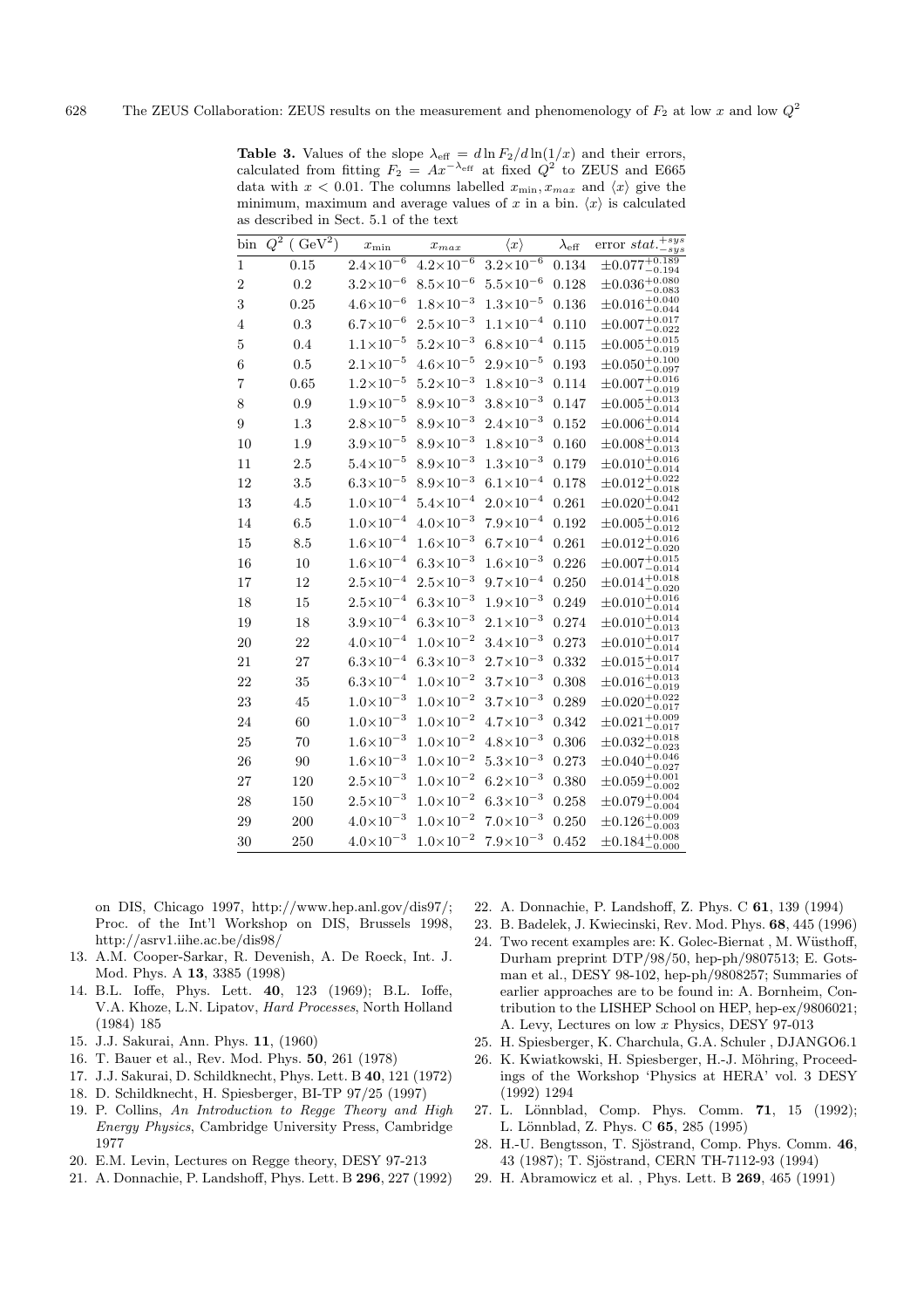|                | In a bin. $Q / B$ is calculated as described in Sect. 5.2 or the text |                                         |                        |                      |                           |                                               |
|----------------|-----------------------------------------------------------------------|-----------------------------------------|------------------------|----------------------|---------------------------|-----------------------------------------------|
| bin            | $\boldsymbol{x}$                                                      | $\overline{Q}_{\rm min}^2$<br>$(GeV^2)$ | $\overline{Q_{max}^2}$ | $\langle Q^2\rangle$ | $dF_2/d\ln\overline{Q^2}$ | $+sys$<br>error stat.<br>$-sys$               |
| $\mathbf{1}$   | $2.1 \times 10^{-6}$                                                  | 0.11                                    | 0.15                   | 0.12                 | 0.135                     | $\pm 0.029^{+0.030}_{-0.029}$                 |
| $\overline{2}$ | $3.1 \times 10^{-6}$                                                  | 0.15                                    | $0.2\,$                | 0.16                 | 0.198                     | $\pm 0.028^{+0.033}_{-0.033}$                 |
| 3              | $4.6 \times 10^{-6}$                                                  | 0.15                                    | 0.25                   | 0.2                  | 0.174                     | $\pm 0.017^{+0.047}_{-0.047}$                 |
| $\overline{4}$ | $7.3 \times 10^{-6}$                                                  | 0.2                                     | 0.3                    | 0.23                 | 0.191                     | $\pm 0.019^{+0.040}_{-0.040}$                 |
| 5              | $1.2 \times 10^{-5}$                                                  | 0.25                                    | 0.6                    | 0.29                 | 0.265                     | $\pm 0.017^{+0.020}_{-0.022}$<br>$-0.023$     |
| 6              | $2.0 \times 10^{-5}$                                                  | 0.3                                     | 0.9                    | 0.37                 | 0.297                     | $\pm 0.018^{+0.026}_{-0.022}$                 |
| 7              | $3.3 \times 10^{-5}$                                                  | 0.3                                     | 1.9                    | 0.52                 | 0.312                     | $\pm 0.009^{+0.032}_{-0.031}$                 |
| 8              | $6.3 \times 10^{-5}$                                                  | 0.5                                     | 3.5                    | 1.1                  | 0.365                     | $\pm 0.010^{+0.032}_{-0.032}$                 |
| 9              | $1.0\times10^{-4}$                                                    | 1.3                                     | 6.5                    | 2.5                  | 0.379                     | $\pm 0.018^{+0.049}_{-0.043}$                 |
| 10             | $1.6 \times 10^{-4}$                                                  | 1.3                                     | 10                     | 3.8                  | 0.387                     | $\pm 0.013^{+0.038}_{-0.038}$                 |
| 11             | $2.5 \times 10^{-4}$                                                  | 1.9                                     | 15                     | 5.2                  | 0.368                     | $\pm 0.013^{+0.043}_{-0.029}$                 |
| 12             | $4.0 \times 10^{-4}$                                                  | 3.5                                     | 22                     | 8.8                  | 0.429                     | $\pm 0.018^{+0.044}_{-0.035}$                 |
| 13             | $6.3 \times 10^{-4}$                                                  | 4.5                                     | 35                     | 10                   | 0.404                     | $\pm 0.015^{+0.040}_{-0.035}$                 |
| 14             | $1.0\times10^{-3}$                                                    | 6.5                                     | 60                     | 13                   | 0.315                     | $\pm 0.014^{+0.018}_{-0.022}$                 |
| 15             | $1.6 \times 10^{-3}$                                                  | 6.5                                     | 90                     | 14                   | 0.262                     | $\pm 0.012^{+0.015}_{-0.012}$                 |
| 16             | $2.5 \times 10^{-3}$                                                  | 6.5                                     | 150                    | 19                   | 0.227                     | $\pm 0.009^{+0.011}_{-0.017}$                 |
| 17             | $4.0 \times 10^{-3}$                                                  | 6.5                                     | 250                    | 26                   | 0.139                     | $\pm 0.008^{+0.019}_{-0.007}$                 |
| 18             | $6.3 \times 10^{-3}$                                                  | 10                                      | 450                    | 24                   | 0.150                     | $\pm 0.008^{+0.015}_{-0.008}$                 |
| 19             | $1.0 \times 10^{-2}$                                                  | 22                                      | 800                    | 56                   | 0.119                     | $\pm 0.012^{+0.022}_{-0.018}$                 |
| 20             | $1.6 \times 10^{-2}$                                                  | 6.5                                     | 1200                   | 19                   | 0.059                     | $\pm 0.005^{+0.011}_{-0.022}$                 |
| 21             | $2.5 \times 10^{-2}$                                                  | 22                                      | 1500                   | 45                   | 0.061                     | $\pm 0.008^{+0.020}_{-0.010}$                 |
| 22             | $4.0 \times 10^{-2}$                                                  | 6.5                                     | 2000                   | 167                  | 0.037                     | $\pm 0.007^{+0.019}_{-0.017}$<br>$^{ -0.045}$ |
| 23             | $8.1 \times 10^{-2}$                                                  | 10                                      | 5000                   | 156                  | 0.018                     | $\pm 0.004^{+0.016}_{-0.022}$<br>$-0.022$     |
| 24             | 0.2                                                                   | 90                                      | 5000                   | 388                  | 0.008                     | $\pm 0.010^{+0.005}_{-0.010}$                 |

**Table 4.** Values of the slope  $dF_2/d\ln Q^2$  and their errors calculated from fitting ZEUS  $F_2$  data to the form  $a + b \ln Q^2$ . The columns labelled  $Q_{\text{min}}^2, Q_{\text{max}}^2$  and  $\langle Q^2 \rangle$  give the minimum, maximum and average values of a bin.  $\langle Q^2 \rangle$  is calculated as described in Sect. 5.2 of the text.

**Table 5.** Values for the parameters of the nominal ZEUS NLO QCD fit (ZEUSQCD) at the starting scale  $Q_0^2 = 7 \text{ GeV}^2$ . The parameters are defined in (7)

| Parameter      | xq(x)    | xS(x)    | $x\Delta_{ud}(x)$ |
|----------------|----------|----------|-------------------|
| $\overline{A}$ | 1.77     | 0.520    | 6.07              |
| $\delta$       | $-0.225$ | $-0.241$ | 1.27              |
| $\eta$         | 9.07     | 8.60     | 3.68              |
| $\epsilon$     |          | 0.290    |                   |
|                | 3.00     | 8.27     |                   |

- 30. B. Badelek, J. Kwiecinski, A. Stasto, Z. Phys. C **74**, 972 (1997)
- 31. H1 Collaboration, I. Abt et al., Nucl. Phys. B **497**, 3 (1997)
- 32. E665 Collaboration, M.R. Adams et al., Phys. Rev. D **54**, 3006 (1996)
- 33. D.O. Caldwell et al., Phys. Rev. Lett.**40**, 1222 (1978); S.I. Alekhin et al., CERN–HERA 87–01 (1987)
- 34. ZEUS Collaboration, M. Derrick et al., Z. Phys. C **63**, 391 (1994); H1 Collaboration, A. Aid et al., Z. Phys. C **69**, 27 (1995)
- 35. ZEUS Collaboration, paper No. 792 submitted to ICHEP98 Vancouver, July 1998
- 36. B. Surrow, Ph.D. Thesis, University Hamburg 1998, DESY-THESIS-1998-004; J.R. Tickner, D.Phil. Thesis, University Oxford 1997, RAL-TH-97-018
- 37. Regge fits by Donnachie and Landshoff quoted by the Particle Data Group, Phys. Rev. D **54**, 961 (1991)
- 38. J. Cudell et al., hep-ph/9701312 (1997)
- 39. H. Abramowicz, A. Levy, DESY 97-251
- 40. H. Navelet, R. Peschanski, S. Wallon, Mod. Phys. Lett A **36**, 3393 (1994)
- 41. H. Navelet et al., Phys. Lett. B **385**, 357 (1996)
- 42. H1 Collab., S. Aid et al., Nucl. Phys. B **470**, 3 (1996)
- 43. K. Prytz, Phys. Lett. B **311**, 286 (1993); ibid B **332**, 393 (1994)
- 44. J. Bartels, K. Charchula, J. Feltesse, Proceedings of the workshop 'Physics at HERA' DESY 1991, Eds W. Buchmüller, G. Ingelman, p. 193
- 45. A. Caldwell, Invited talk at the DESY Theory Workshop on 'Recent Developments in QCD', October 1997 (unpublished)
- 46. A.D. Martin et al., Eur. Phys. J. C **4**, 463 (1998)
- 47. NMC, M. Arneodo et al., Nucl. Phys. B **483**, 3 (1997)
- 48. BCDMS, A.C. Benvenuti et al., Phys. Lett. B **223**, 485 (1989); Phys. Lett. B **237**, 905 (1992)